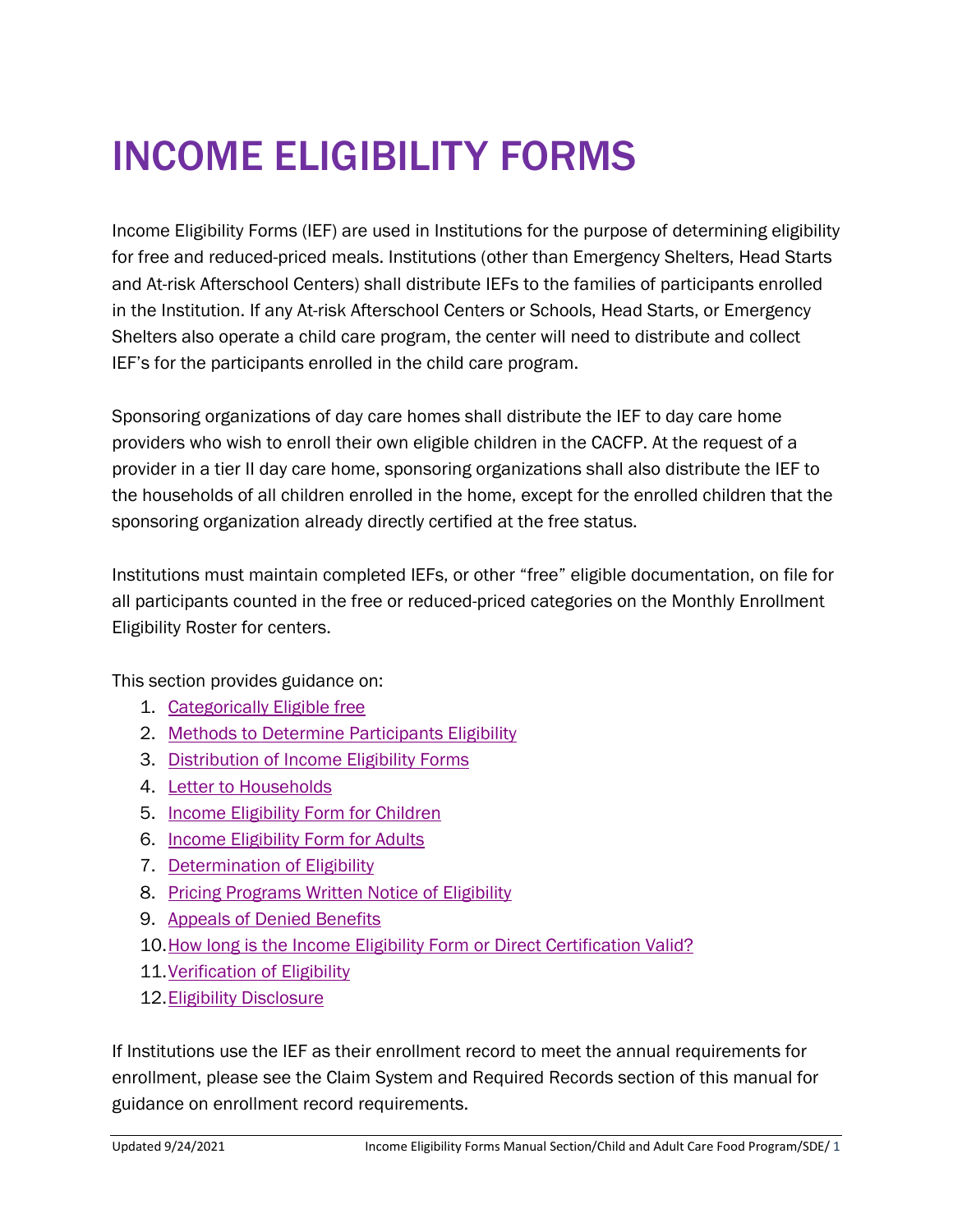# <span id="page-1-0"></span>Categorically Eligible free

The following participants may be classified in the free category without income reported on an IEF:

- 1. Children who are determined income eligible for Head Start, by Head Start income guidelines;
- 2. Children in Even Start programs;
- 3. Participants in households that qualify for SNAP (food stamps) benefits;
- 4. Participants in households with Food Distribution Program on Indian Reservations (FDPIR);
- 5. Children in households with Temporary Assistance to Families in Idaho (TAFI);
- 6. Adult participants receiving SSI or Medicaid assistance;
- 7. Children that are homeless, migrant, or a runaway; and
- 8. Children that are in foster care

## <span id="page-1-1"></span>Methods to Determine Participant's Eligibility

Annually, Institutions must submit current center or tier II day care home enrolled participant's eligibility information in the site or provider application(s) in MyIdahoCNP. Below are the methods Institutions shall use to annually determine a participant's eligibility status in CACFP. The methods are in the order that Institutions are recommended to follow to reduce the amount of paperwork for both the Institution and participant household and to potentially increase the meal reimbursement rates for the center or tier II day care home.

Eligibility documentation below must be maintained for three years plus the current program year.

#### **STEP 1: DIRECT CERTIFICATION**

This is the first method Institutions shall use to determine a participant's eligibility. All participants matched in SDE's Direct Certification system are categorically eligible free, since this system matches participants that receive the following benefits or services: SNAP, TAFI, and foster care. The system is located at [https://apps.sde.idaho.gov/CnpDirectCert.](https://apps.sde.idaho.gov/CnpDirectCert)

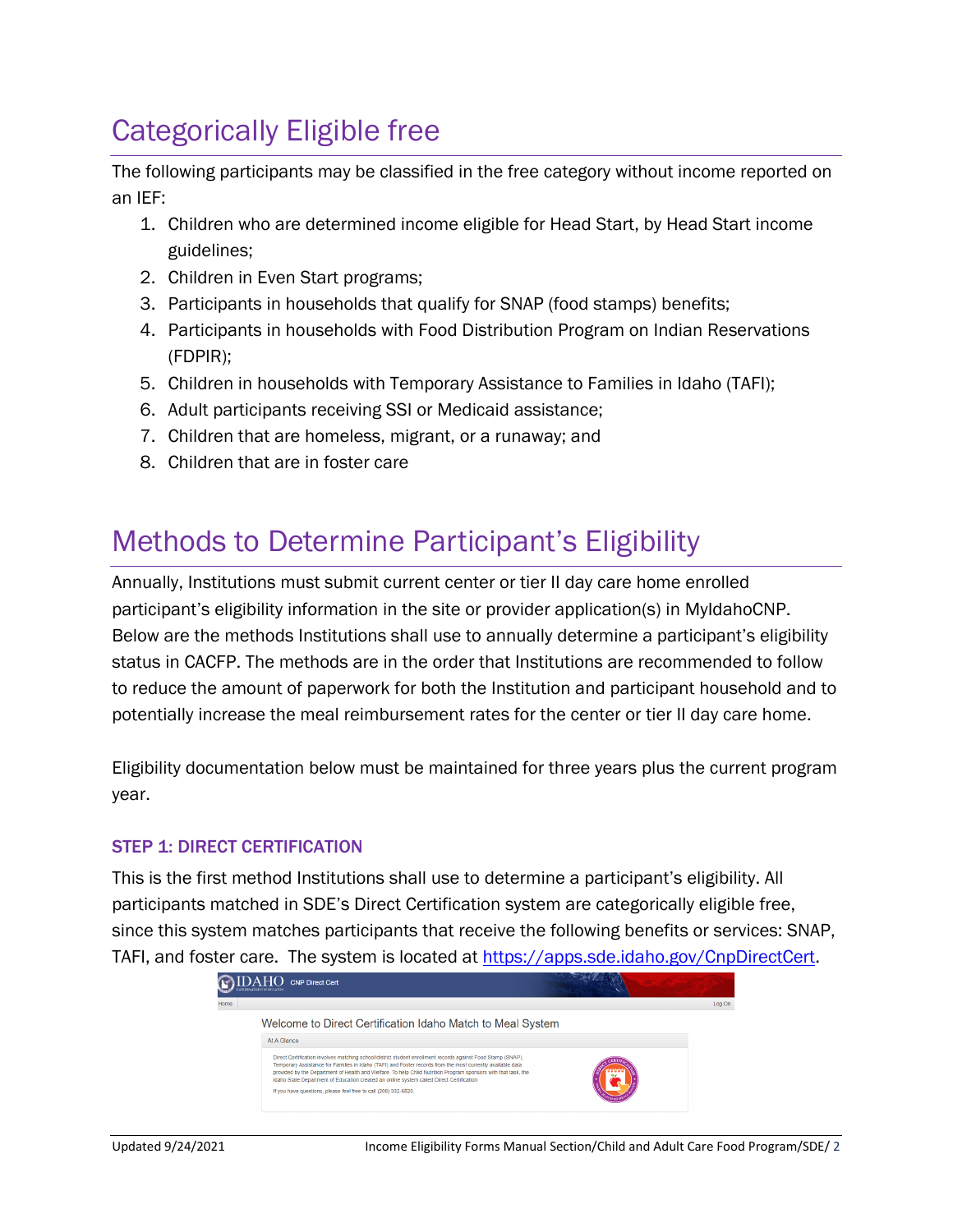To determine enrolled participants eligibility status annually, the best practice is to run a group match of all enrolled participants in the center or tier II day care home on the first day of the month the center or tier II day care home annually updates the participant's eligibility information. Example: If a center distributes IEFs in August, then August 1st the center shall run a group match in the Direct Certification system. The Institution must maintain a dated copy of the group match report for supporting documentation of the participant's free eligibility status. For enrolled participants that the Institution directly certified, the Institution will not need to distribute the IEFs to these households. As new participants enroll during the year, the Institution shall run a single match in the system. Please refer to the Direct Certification Manual for procedures on how to complete group and individual matches in SDE's Direct Certification system.

If a child is not matched in the system either via a group or single match:

- 1. Institutions shall distribute the IEFs (skip to step 3);
- 2. Tier II day care homes shall collect documentation of Idaho Child Care Program (ICCP) participation (continue on to step 2).

### STEP 2 (THIS METHOD IS ONLY FOR TIER II DAY CARE HOME PARTICIPANTS – INSTITUTIONS SKIP TO STEP 3): ICCP CERTIFICATION

If a child or a child's parent is participating in or subsidized under an Idaho supported child care benefit program (ICCP) with an income eligibility limit that does not exceed the eligibility standard for free or reduced-priced meals, meals served to the child are automatically eligible for tier I reimbursement.

A sponsoring organization of day care Homes (SODCH) may identify enrolled children eligible for free and reduced-priced meals (i.e., tier I rates) without distributing the IEF by documenting the child's or household's participation in ICCP. Documentation shall consist of a current (dated within the previous month) document from ICCP reporting the household's participation in the program. This document must be made available to the tier II day care home or sponsoring organization (SO). The SO must maintain this document to support the child(ren)'s free eligibility. If the Tier II day care child participant is not an ICCP participant then the day care home may distribute the IEF to the household.

#### STEP 3: INCOME ELIGIBILITY FORM

All children participants not matched in the Direct Certification system may still be eligible for free or reduced-priced status if they receive FDPIR benefits, are homeless, a runaway, in a migrant household, or qualify by income. Adults not matched in the Direct Certification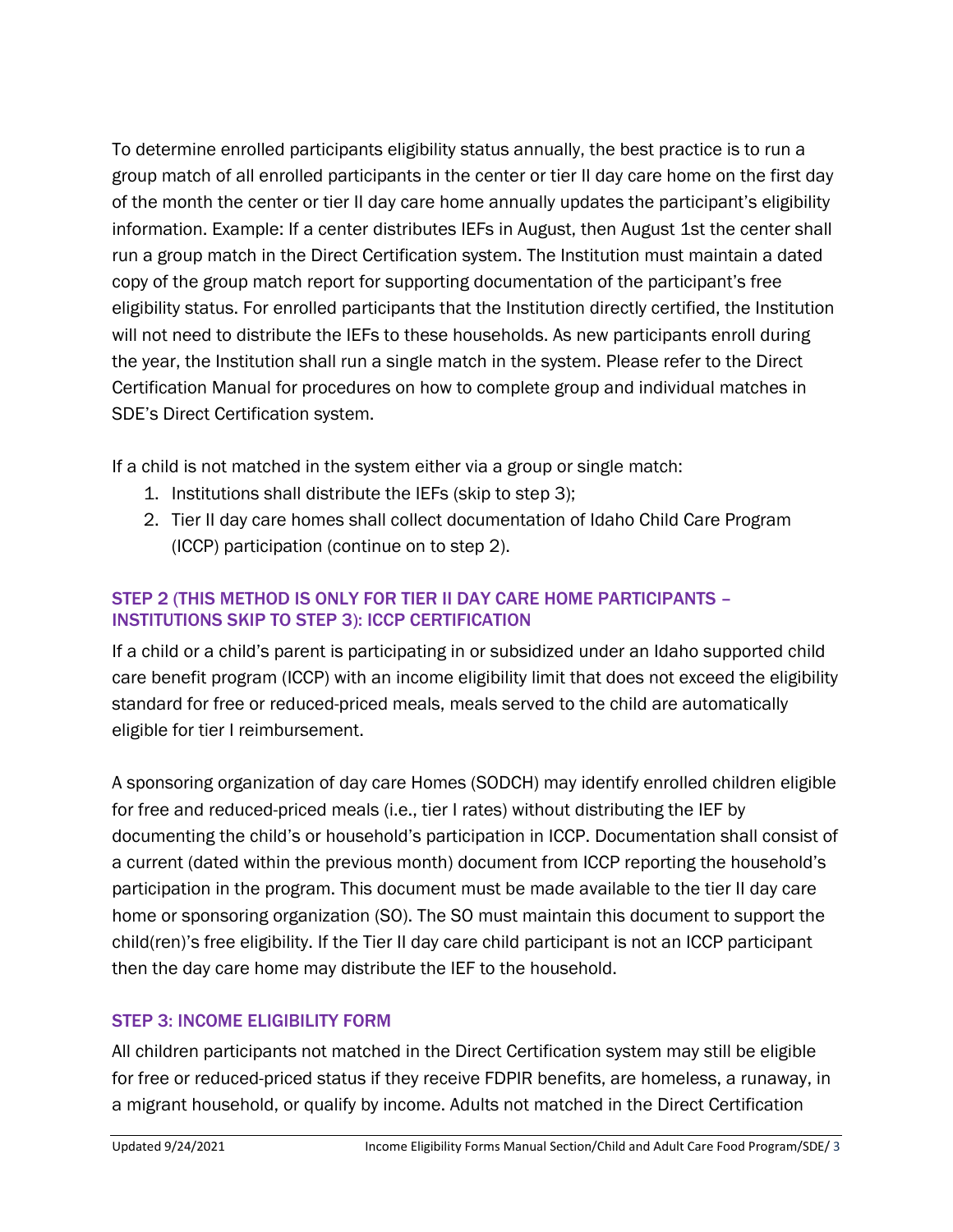system, may still be eligible for free or reduced-priced status if they receive SSI or Medicaid benefits or qualify by income. The IEF is used to determined eligibility when participants are not matched in the Direct Certification system.

Sponsoring organizations of day care homes shall distribute IEFs to day care home providers who wish to enroll their own eligible children in CACFP. At the request of a provider in a tier II day care home, sponsoring organizations of day care homes shall distribute IEFs to the households of all children enrolled in the home.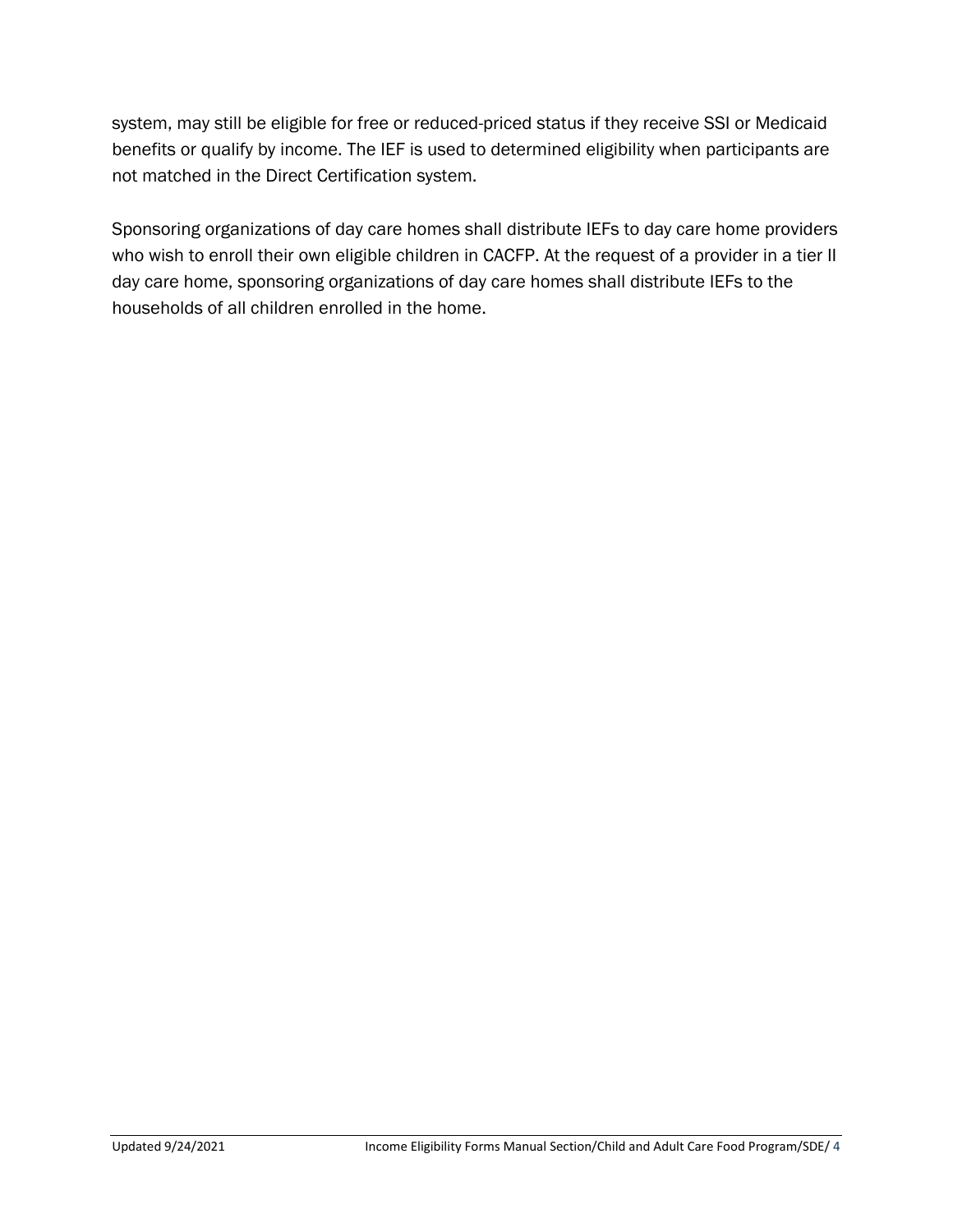# <span id="page-4-0"></span>Distribution of Income Eligibility Forms

Annually, FNS sets the Federal Income Guidelines (standards) for determining the following eligibility categories: free, reduced-priced, and paid. Prior to July  $1<sup>st</sup>$  each year, Idaho SDE emails a copy of the new income guidelines and the updated Income Eligibility Form (IEF) to all Institutions for determining the eligibility of participants for free and reduced-priced meals under CACFP. In addition, the income guidelines and current IEFs will be posted in MyIdahoCNP under download forms.

The income guidelines are based on the household income and household size. Low income households meeting Federal guidelines are categorized as eligible for "free." Households with slightly higher income are categorized as eligible for "reduced-priced." Households with incomes above the reduced-priced guidelines are categorized as eligible for "paid."

Beginning July 1st of each year, Institutions must begin distributing the current IEF and Letter to Households to all enrolled participant's households. Institutions collect the IEFs annually for all current enrolled children, and they must distribute and collect IEFs for all new enrolled participants when they enroll in the program year (October 1 – September 30). The households are not required to complete and return the IEF; therefore, if the IEF is not completed and returned by the household, the Institution must categorize the participant as paid.

The Income Eligibility Form, Letter to Households, and other materials shall contain only the family size income levels for reduced-priced meal eligibility with an explanation that households with incomes less than or equal to these levels are eligible for free or reducedpriced meals. The IEF and Letter to Household may not contain the income standards for free meals.

If a child is a Head Start Participant, the Income Eligibility Form, Letter to Households, and materials distributed by child care Institutions shall state that the child is automatically eligible to receive free CACFP meal benefits, subject to submission by a Head Start official and Head Start statement of income eligibility documentation. Head Start programs will not need to distribute the IEFs to their participant's households.

All IEF's must include the following statements;

1. "The Richard B. Russell National School Lunch Act requires the information on this application. You do not have to give the information, but if you do not, we cannot approve the participant for free or reduced-priced meals. You must include the last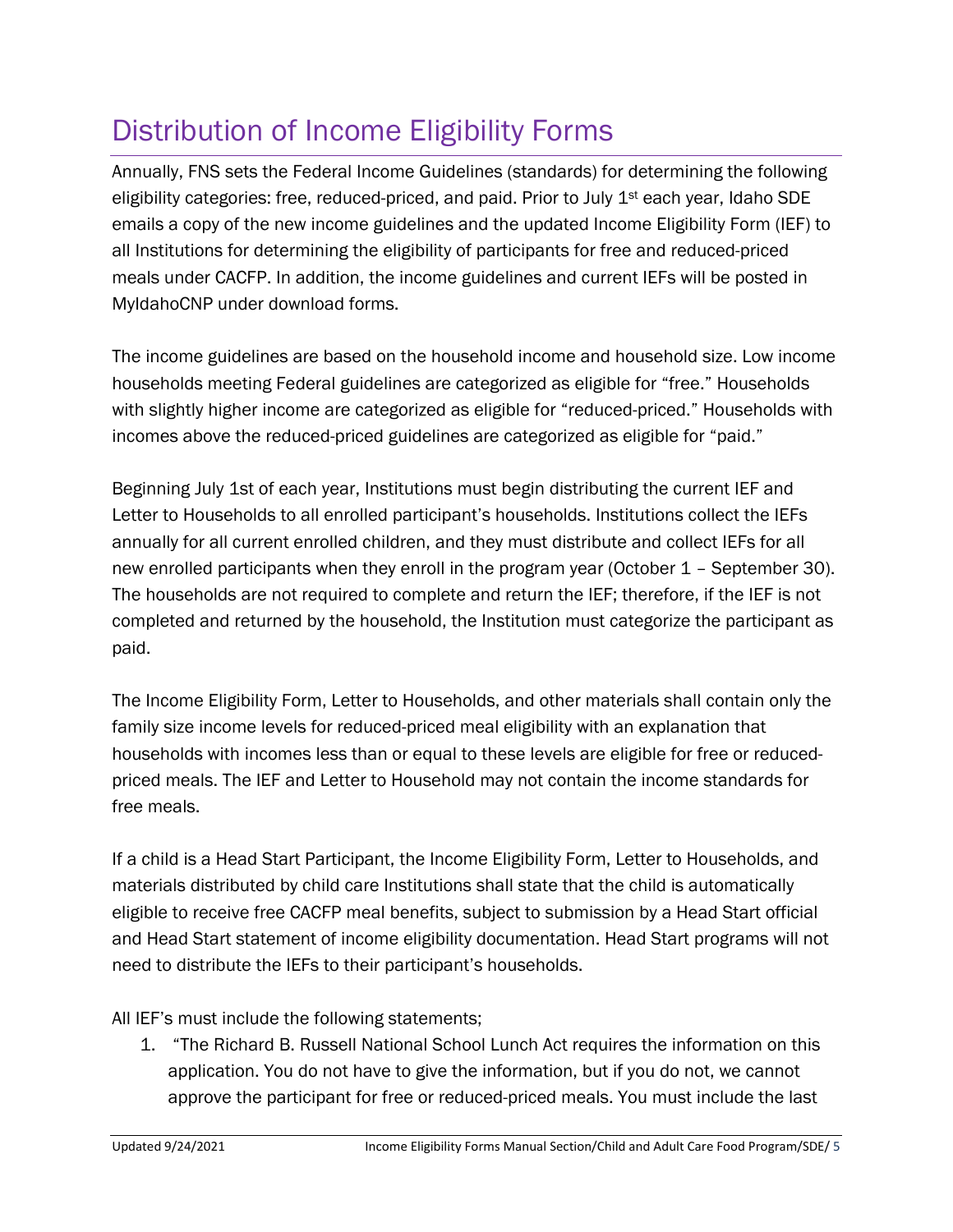four digits of the Social Security Number of the adult household member who signs the application. The last four digits of the Social Security Number are not required when you apply on behalf of a foster child or you list a Supplemental Nutrition Assistance Program (SNAP), Temporary Assistance for Needy Families (TANF) Program or Food Distribution Program on Indian Reservations (FDPIR) case number for the participant or other (FDPIR) identifier or when you indicate that the adult household member signing the application does not have a Social Security Number. We will use your information to determine if the participant is eligible for free or reduced-priced meals, and for administration and enforcement of the Program."; and

2. When either the SDE or the child care Institution plans to use or disclose children's eligibility information for non-program purposes.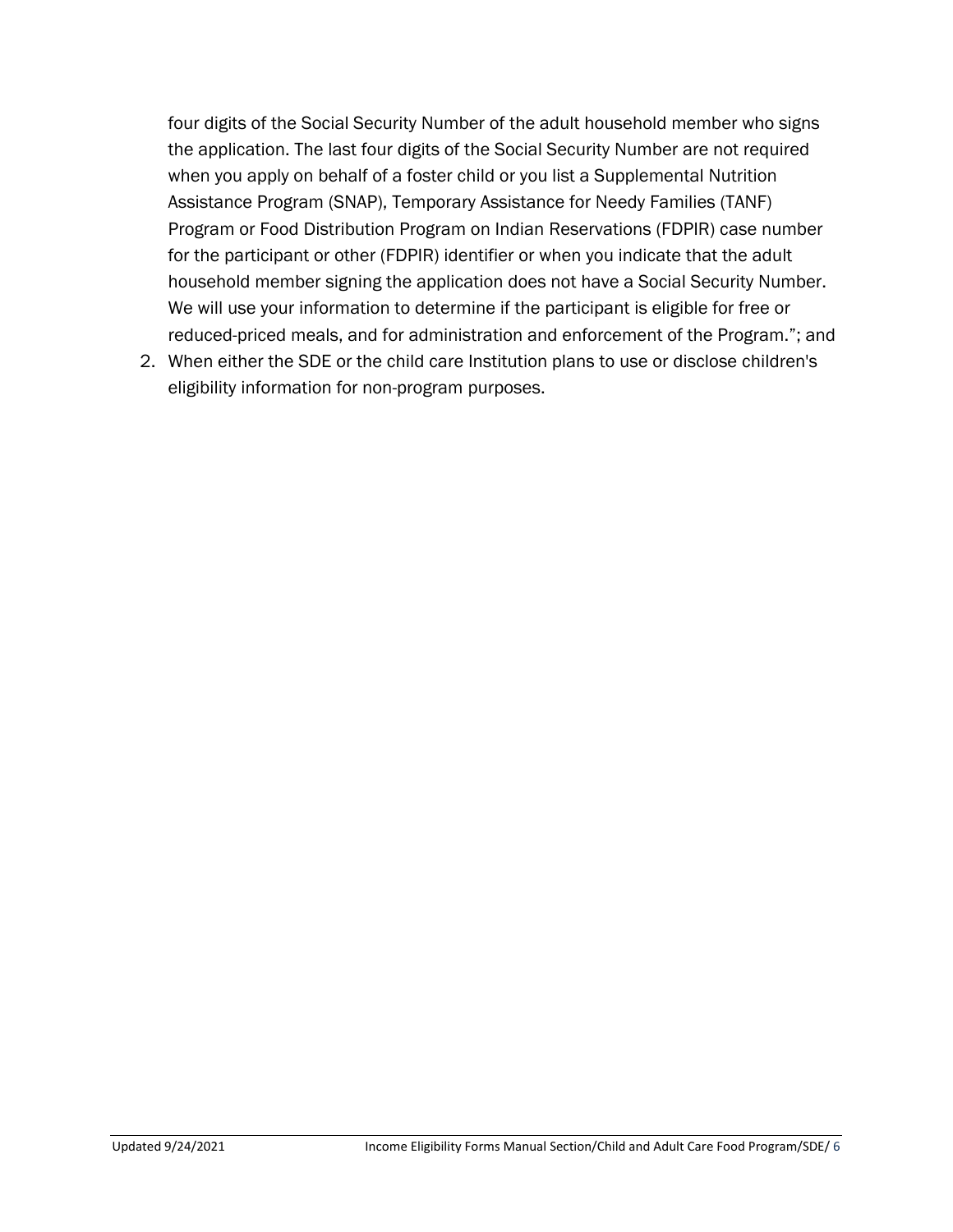# <span id="page-6-0"></span>Letter to Households

Institutions shall distribute a Letter to Households or guardians of enrolled participants to inform them of the procedures regarding eligibility for free and reduced-priced meals. The letter shall accompany the IEF and shall contain:

- 1. The income standards for reduced-priced meals, with an explanation that households with incomes less than or equal to the income standards listed would be eligible for free or reduced-priced meals. For non-pricing programs, including sponsoring organizations of day care homes, an explanation that the Institution receives more reimbursement for the nutritious meals served to the household's children without an additional charge to the household. (Income standards for free meals shall not be included in notices or Letters to Households);
- 2. How a participant's household may complete an Income Eligibility Form for free or reduced-priced meals;
- 3. An explanation that an IEF for free or reduced-priced benefits cannot be certified unless it contains complete ''documentation'';
- 4. The USDA Civil Rights Nondiscrimination Statement;
- 5. A statement that participants whose family members become unemployed are eligible for free or reduced-priced meals during the period of unemployment, provided that the loss of income causes the family income during the period of unemployment to be within the eligibility standards for those meals;
- 6. Except in the case of adult participants, a statement that foster children are eligible for free meals regardless of the income of such households with whom they reside.

### CHILD CARE INSTITUTIONS

The Letter to Households distributed by child care Institutions, other than sponsoring organizations of day care homes shall state that, if a child is a member of a SNAP or FDPIR household or is a TAFI recipient, the child is automatically eligible to receive free CACFP meal benefits, subject to Direct Certification or the completion of the Income Eligibility Form.

### SPONSORING ORGANIZATION OF DAY CARE HOMES

Sponsoring organizations of day care homes Letter to Households and other materials distributed shall state that, if a child or a child's parent is participating in or subsidized under an Idaho supported child care benefit program (ICCP) with an income eligibility limit that does not exceed the eligibility standard for free or reduced-priced meals, meals served to the child are automatically eligible for tier I reimbursement, subject to the sponsoring organization's receipt of a current (dated within the previous month) document from ICCP reporting the household's participation in the program.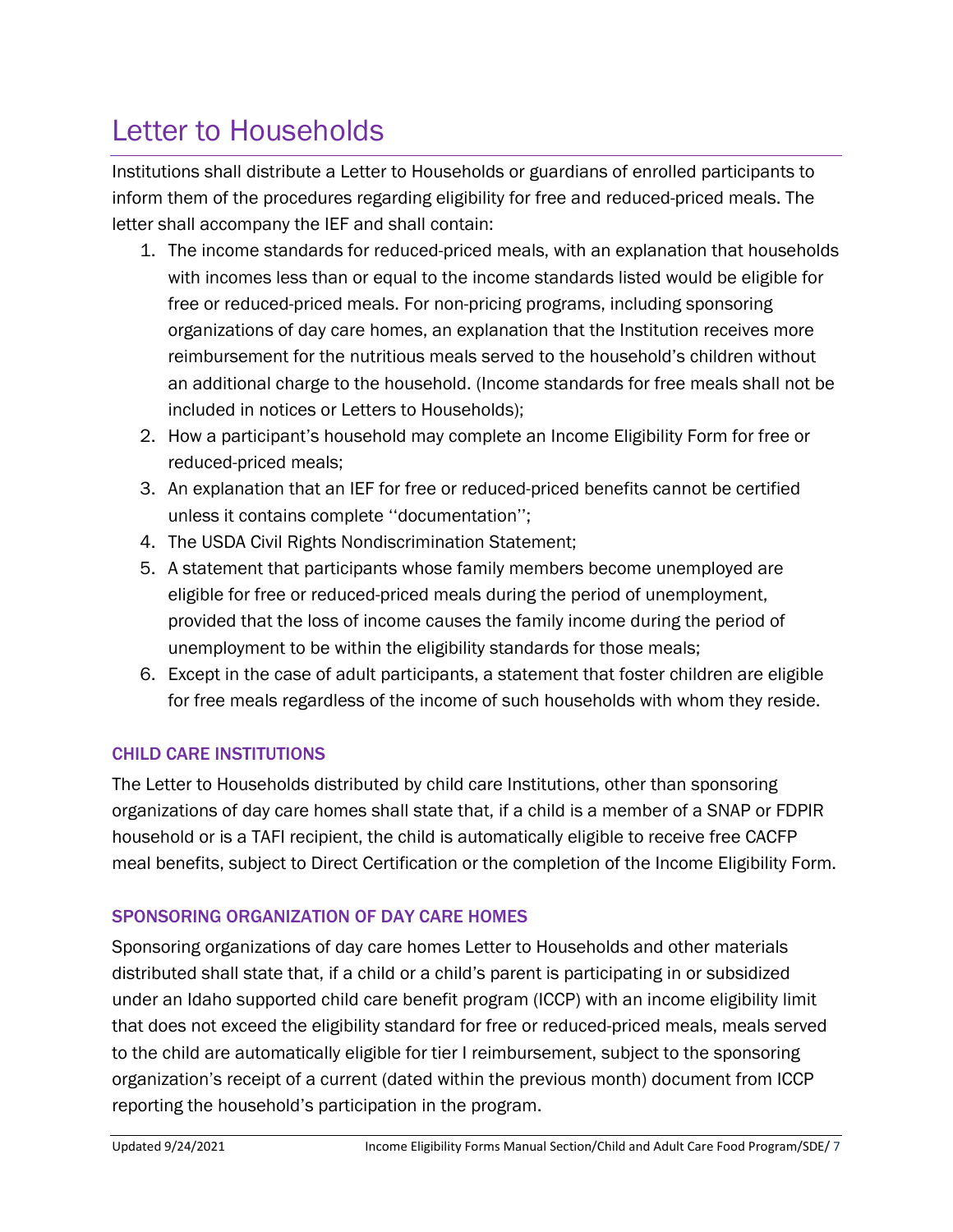Sponsoring organizations of day care homes shall not make free and reduced-priced eligibility information concerning individual households available to day care homes unless the adult household member indicates on the Letter to Households that the provider may collect the IEF. The adult household member may provide the completed IEF to either the provider or sponsoring organization. The organization shall also limit the use of free and reduced price eligibility information by household to persons directly connected with the administration and enforcement of the CACFP.

Sponsoring organizations of day care homes may inform tier II day care homes of the number of identified income eligible enrolled children. SDE permits sponsoring organizations to distribute IEFs to the households of children enrolled in tier II day care homes, and the IEF shall include a confidentiality statement.

#### ADULT DAY CARE CENTERS

Letter to Households and other materials distributed by adult day care centers shall state that, if an adult participant is a member of a SNAP or FDPIR household or is an SSI or Medicaid participant, the adult participant is automatically eligible to receive free CACFP meal benefits, subject to Direct Certification or the completion of the IEF.

#### PRICING PROGRAMS

Letter to Households for pricing Institutions must include an explanation that indicates that:

- 1. The information in the application may be verified at any time during the year; and
- 2. How a family may appeal a decision of the Institution to deny, reduce, or terminate benefits as described under the hearing procedure.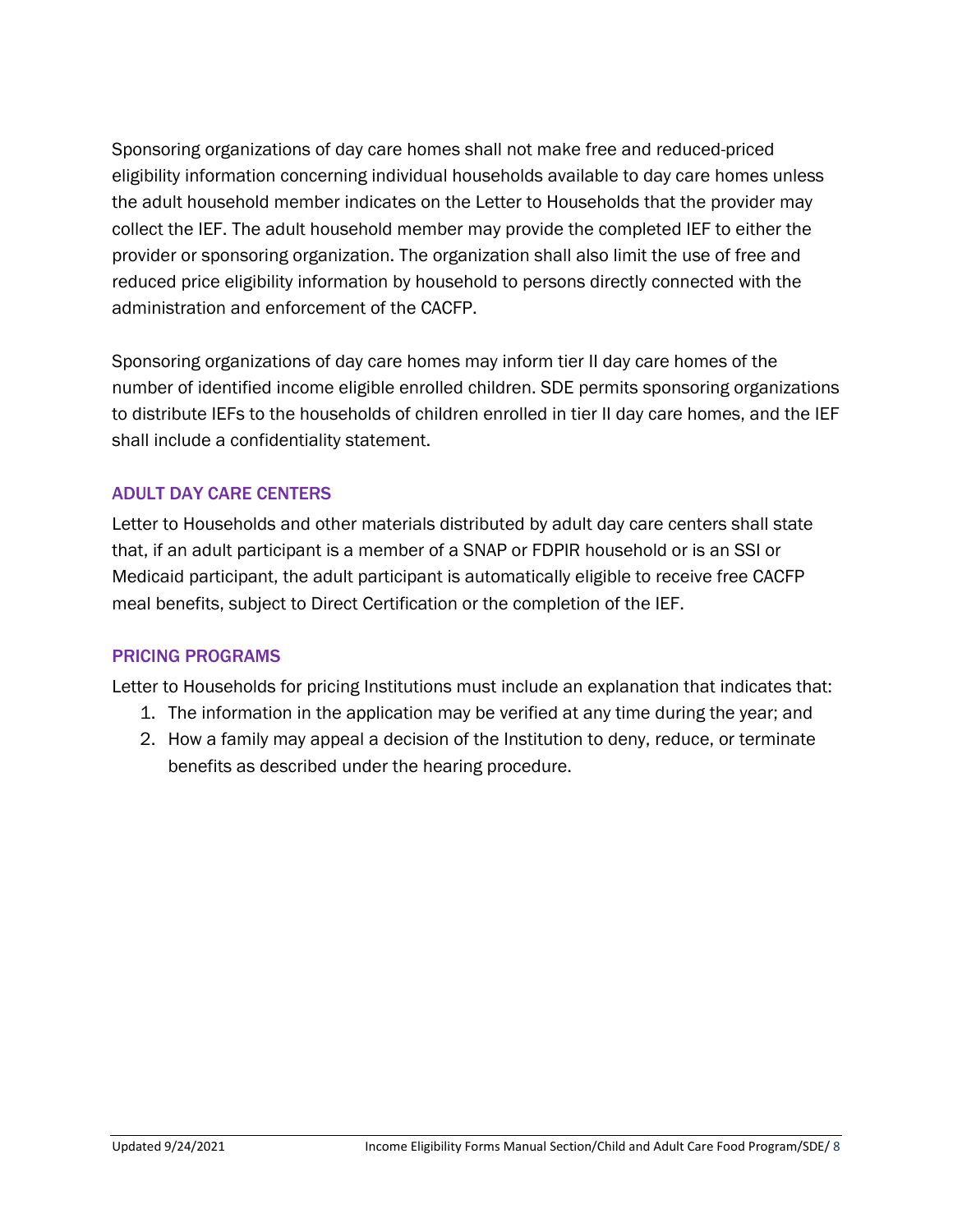# <span id="page-8-0"></span>Income Eligibility Form for Children

The Income Eligibility Form (IEF) for households applying for income eligibility must include the following information:

- 1. The first and last names of all enrolled children, age, and date of birth;
- 2. The names of all other household members;
- 3. The last four digits of the social security number of the adult household member who signs the form, or an indication that he/she does not possess a social security number;
- 4. The income and frequency received by each household member identified by source of income (such as earnings, wages, welfare, pensions, support payments, unemployment compensation, social security, and other cash income received or withdrawn from any other source, including savings, investments, trust accounts, and other resources);
- 5. The signature of an adult member of the household which appears immediately below a statement that the person signing the form certifies that all information furnished is true and correct; that the form is being made in connection with the receipt of Federal funds; that CACFP officials may verify the information on the form; and that the deliberate misrepresentation of any of the information on the application may subject the applicant to prosecution;
- 6. The date the adult member of the household signed the form. The household adult must record the date.

If the Institution did not already Directly Certify households that are categorically eligible free, the household applying and submitting an IEF on behalf of children who are members of SNAP or FDPIR or TAFI households, or children who are in foster care, homeless, migrant or runaway, shall be required to provide on their Income Eligibility Form the following information.

- 1. The first and last names of all enrolled children in the household, age and date of birth;
- 2. SNAP case number (6-8 digits), FDPIR case number (9 digits), or TAFI case number (7 digits), or mark the foster child, homeless, migrant or runaway box. In accordance with the verification process, if a case number or foster child, homeless, migrant or runaway indication is provided, it may be used to verify the current certification for the child(ren) for whom free meal benefits are claimed;
- 3. The signature of an adult member of the household or State caseworker; and
- 4. The date the adult member of the household or State caseworker signed the form. The household adult or State caseworker must record the date.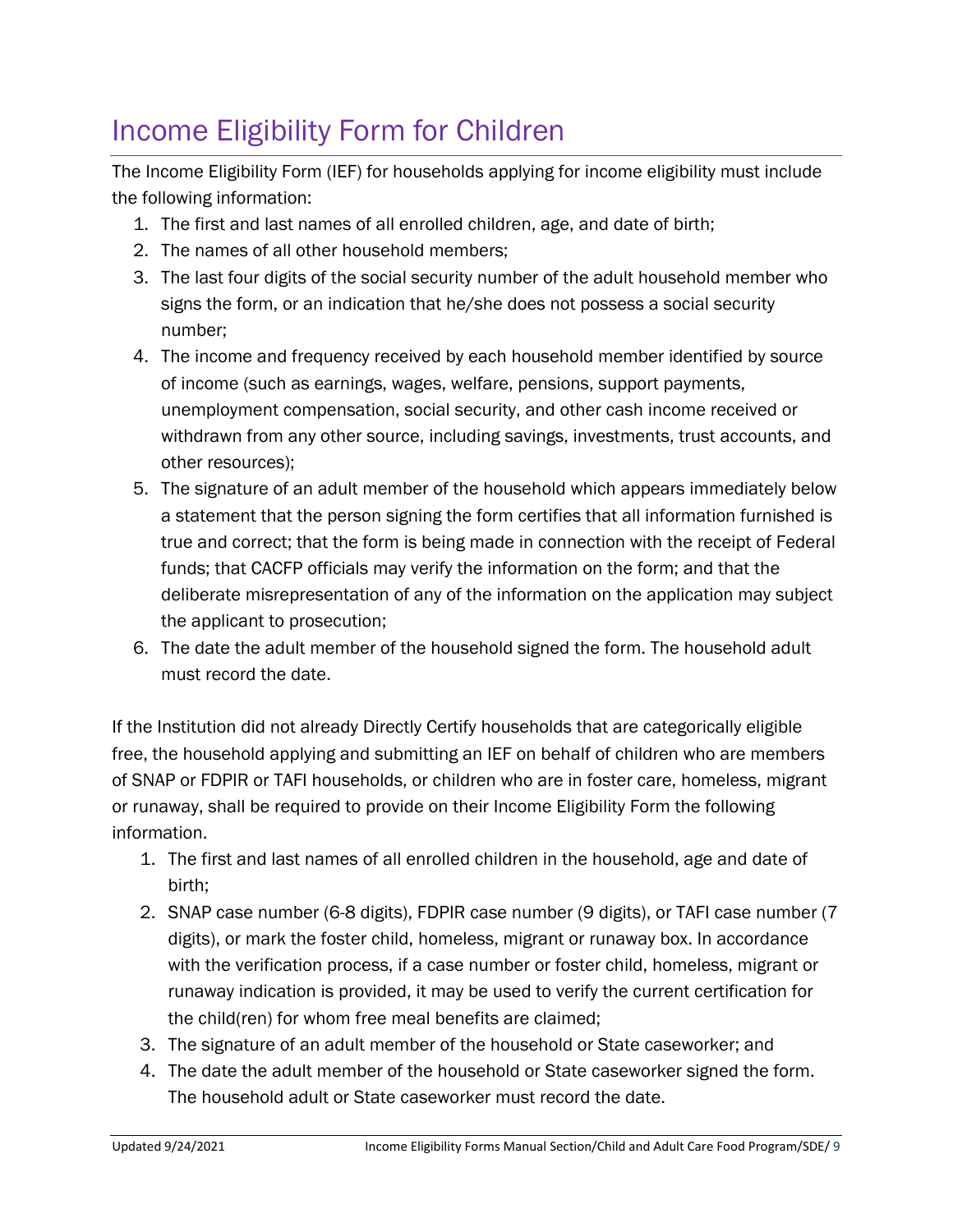The Sources of<br>Income for Adults<br>chart will help you<br>with the All Adult Children chart will<br>help you with the<br>Child Income **HNO** STEP 2 STEP 3 Are you unsure<br>what income to<br>include here? STEP 4 Contact Info Flip the page and<br>review the following Step 1 List ALL children in a day care (if more space is required for additi Do Not Fill Out: Official Use Only Below This Line Complete one application per household. Please use a pen (no pencil) 2021-2022 CACFP Meal Benefit Income Eligibility/Enrollment Form: (child Care Centers, Outside School-Hours Care Centers and Day Care Homes) voster child, SNAP, TAFI, FDPR, Homeless, Migrant, Runaway, Headstart Household The Sources of<br>Income for grant, or Runaway are<br>gloie for free meals. Signature of Confirming Official Eligibility: ElFree Meals ElReduced ElDenied (Paid) ElFier I (SODCH) El Tier II (SODCH) Street Address (If available Members section. **Scoon** Signature of Determining Official **Household Determination:** inition of Household \<br>mber: "Anyone who is<br>ng with you and shares<br>ome and expenses, Jien In Foster care and<br>Iten who meet the nted name of adult completing the form i certify (promise) that all information on this form is thue and that all income is reported.<br>urposely give faise information, the participant receiving meals may lose the meal benefied. n of Homeless Do any Hou Report Cu > Go to STEP 3. If YES > Write a case number here then go to STEP 4 (Do not complete STEP 3) ent GROSS (before Dedu mation and adult signa B. All Household Members not included in step 1 (please include yourself)<br>List al Household Members not listed in STEP 1 (Including yoursel) even the promission of the step of the stat<br>whole dollars ony. If they do not rec Total Household Members<br>(Children and Adults) Name of Household Members (First and Last Sometimes children in the household receive and/or A. Child Income Child's First Name Household Members listed in STEP 1 here Chock Burphpo MI Child's Last Name Birthdate ure. Submit compli **Nons** Apt # å Income for ALL Hou Last Four Digits of Social Security Number (\$SM) of<br>Primary Wage Earner or Other Adult Household Member **Thcome: Total Income** Convert to Annual if Multiple Frequencies: Weekly x52, Every 2 Weeks x26, Twice Monthly x24, Monthly x12 i understand that the center or day care home will get Federal funds based on the information<br>Its, and i may be prosecuted under applicable State and Federal Taws." Signature of adult completing the form g eted form to your Provider/Center eam Income.  $\frac{1}{2}$ Please Include the TOTAL Income o Monte Normal Meals Received<br>B SN L SN S S  $\blacksquare$  $\Box$  $\blacksquare$ T, Π re of the fol attach another **Enrollment Form only** o o<br>D c  $\blacksquare$  $\Box$ (Skip this G<br>O b |o o State  $\blacksquare$  $\Box$ c  $\blacksquare$ Per: El Week  $\overline{\phantom{a}}$ Н step it you answ  $\overline{\phantom{a}}$  $\blacksquare$ Ē, **CONSUMPTER** П  $\blacksquare$  $\blacksquare$ n, D, š received by å 틯  $\overline{\phantom{a}}$ E  $\blacksquare$  $\blacksquare$  $\blacksquare$ El Every 2 Weeks El Twice a Month El Month Withdrawn Date Normal Days in Care<br> $\frac{M}{M}$   $\frac{1}{T}$   $\frac{W}{M}$ Ľ  $\blacksquare$  $\overline{\phantom{a}}$  $\overline{\phantom{a}}$  $\overline{\phantom{a}}$ wered **Case Number:**  $\Box$  $\overline{\phantom{a}}$ o È. Ξ Provider/CenterName ė٩ ò Yes' to STEP 2)  $\overline{\phantom{a}}$ pive. I understand that CACFP officials may verify the Information. E  $\overline{\phantom{a}}$  $\overline{\phantom{a}}$ How otteri? SNAP, TAFI, or FDPIR? **Child Income** Daytime Phone and Email (optional) Ľ,  $\blacksquare$  $\overline{\phantom{a}}$  $\mathcal{L}_{\mathcal{A}}$  $\overline{\phantom{a}}$ **Date Confirmed: Date Determined** Ľ O  $\overline{\phantom{a}}$  $\overline{\phantom{a}}$ Ľ Write only one case number in this space. Quest Card # Not Allowed  $\blacksquare$  $\blacksquare$  $\overline{\phantom{a}}$  $\blacksquare$  $\blacksquare$ Today's date Check If no \$\$N Normal Hours<br>in Care # in Household  $\Box$ Foster Ē **B 8 8 8 8** О O O **How often?** Homolors<br>Migrant<br>Runaway I understand that if **How often?** 8 8 8 8  $\overline{\phantom{a}}$ Ο Hoad Start Ì П  $\blacksquare$  $\blacksquare$  $\blacksquare$  $\blacksquare$ О

Here is the SDE's Income Eligibility/Enrollment Form for children participants that is located in download forms. The form is available in English and Spanish.

Page 1

Updated 9/24/2021 Income Eligibility Forms Manual Section/Child and Adult Care Food Program/SDE/ 10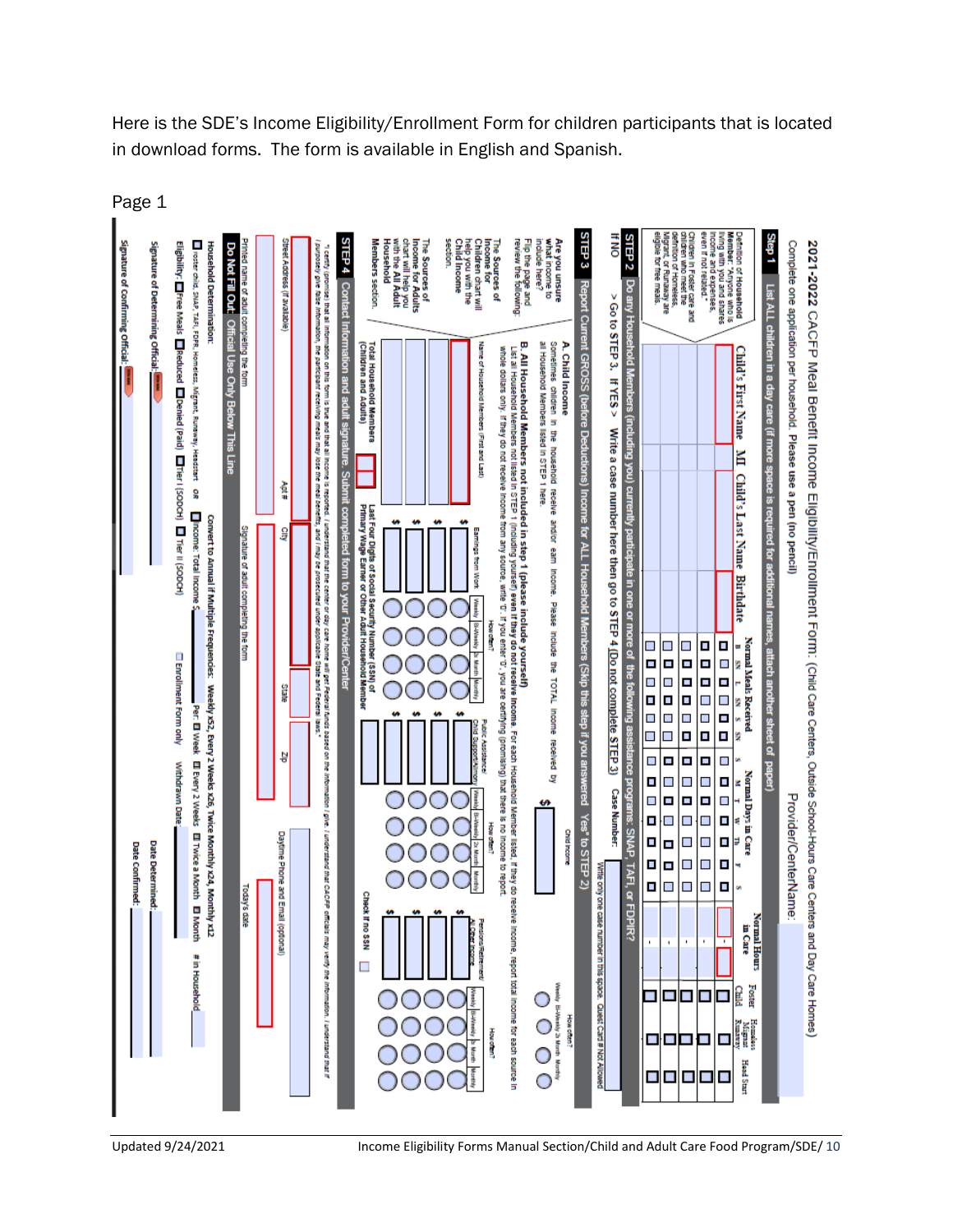| We are required to ask for information about your children's race and ethnicity. This information is important and helps to make sure we are fully serving our community.                                                                                                                                                                                                                                                                                                                 |                           |                                                                            |                                              |                                                              |                                                                          |
|-------------------------------------------------------------------------------------------------------------------------------------------------------------------------------------------------------------------------------------------------------------------------------------------------------------------------------------------------------------------------------------------------------------------------------------------------------------------------------------------|---------------------------|----------------------------------------------------------------------------|----------------------------------------------|--------------------------------------------------------------|--------------------------------------------------------------------------|
| Ethnicity (check one):<br>$\blacksquare$<br>L<br>Not Hispanic or Latino<br><b>Hispanic or Latino</b>                                                                                                                                                                                                                                                                                                                                                                                      | Race (check one or more): | American Indian or Alaskan Native                                          | Native Hassailan or Other Pacific Islands    | <b>Black or</b><br>African American                          |                                                                          |
|                                                                                                                                                                                                                                                                                                                                                                                                                                                                                           |                           | Asian                                                                      |                                              | щ<br>White                                                   |                                                                          |
| be kept strictly confidential<br>qualifies for free or reduced meals and complete the liberatic income Eigibility and Ernollment Form. Please ill out the form completely, sign, and return this form today or as soon as possible. This information will<br>Our facility offers healthy meals to all emplied children as part of the Child and Adult Care Food Program (CACFP). The CACCFP provides support to serve healthy meals and<br>Dear Parent or Guardian:                       |                           |                                                                            |                                              | snacks. Please help us find out if your household            |                                                                          |
| You have the option of returning it directly to your Provider or to the Provider's Sponsor. If you would like to provide your form directly to the sponsor, return the completed form to:<br>Sponsor Name:                                                                                                                                                                                                                                                                                | Sponsor Address           |                                                                            | Sponsor Phone Numb                           | Ŗ                                                            |                                                                          |
| Initial here if you consent to allowing your provider to collect your form and submit it to the Sponsor. Your provider will not review your form                                                                                                                                                                                                                                                                                                                                          |                           |                                                                            |                                              |                                                              |                                                                          |
| When completing your form, be sure to read the instructions below carefully and fill out all required information.                                                                                                                                                                                                                                                                                                                                                                        |                           |                                                                            |                                              |                                                              |                                                                          |
| Step <sub>1</sub><br>List ALL household are informed and we have the core of more series are a second and the second and the comparing the second are a second and the second and the second and the fight in the second and all the fight we make<br>bater child in house believe mead regarded of the household noone. Check the boot in the bater of bater of being incluse to the basic incluse the incluse payments received for the foods payments incluse payments incluse th      |                           |                                                                            |                                              |                                                              |                                                                          |
| Step <sub>2</sub><br>if sppicalel, ist s current SNAP (food stamp), FDPIR, or TAFI case number for empirement in EBT or Quest card number is not allowed). Skip step 3 and go to step 4<br>Wigrant Runaway, Homeless, or enrolled in Head Start                                                                                                                                                                                                                                           |                           |                                                                            |                                              |                                                              |                                                                          |
| Step 3<br>A) Report all current income received by all children. Refer to Source of Income for Children (see chart below)                                                                                                                                                                                                                                                                                                                                                                 |                           |                                                                            |                                              |                                                              |                                                                          |
| or equal to the income Eligibility Guideline levels below, the foolity receives more reinformed for the nutritious meals sensed to your children without an additional charge to you.<br>B) Please industed in your household also are ining attitude and the process, even if not related and even if they do not receive income of their own. DO NOT include infinits<br>hoome: Report al amounts in gross income (before lawes and premiums) only. Report all income in whole dollars. |                           | Do not include cents. Mark how often each type of income is received using |                                              | å,                                                           | children already listed in Step 1. If your household income is less than |
| he properation of the state of the state of the state of the state of the state of the state of the state of the state of the state of the state of the state of the state of the state of the state of the state of the stat<br>the check boxer bight of each feilig again and how will be a collect by a collect of a collect the collect by a collect the collect of the collect of the collect of the collect of a collect of the collect of a collect of t<br>Adults' below          |                           |                                                                            |                                              |                                                              |                                                                          |
| Step 4<br>Prode the half of your sold searly munke. The household symbol wanter additionally the collect and additionally multimate interval than a sold security and the space of the sold security in the space space of the sold secu<br>Al forms must be and deted by an addimember of the household. By signing the form that his chousehold member is promising that all information has been futfifully and completely reported<br>ease shank and is been to SSN.                  |                           |                                                                            |                                              |                                                              |                                                                          |
|                                                                                                                                                                                                                                                                                                                                                                                                                                                                                           |                           | Sources of Income for Children                                             |                                              | Sources of Income for Adults                                 |                                                                          |
| Income Eligibility Guidelines                                                                                                                                                                                                                                                                                                                                                                                                                                                             | Sources of Child Income   | <b>Example</b>                                                             | <b>Earnings from Work</b>                    | <b>Alimony / Child Support</b><br><b>Public Assistance /</b> | Pensions/Retirement /<br>All Other Income                                |
| Effective Dates July 1, 2021 - June 30,<br>FEDERAL INCOME CHART<br>2022                                                                                                                                                                                                                                                                                                                                                                                                                   | Eamings from work         | time job and earn salary or<br>A child with regular full or part           | Salary, wages,<br>Sash                       | Unemployment benefits                                        | Social Security                                                          |
| Household size<br>Yearly<br>Monthly<br>Weekly                                                                                                                                                                                                                                                                                                                                                                                                                                             |                           | <b>Reges</b>                                                               | <b>Seshuoc</b>                               | Worker's compensation                                        | (including railroad<br>retirement & black lung                           |
| 23,828<br>1,988<br>ĝ                                                                                                                                                                                                                                                                                                                                                                                                                                                                      | Social Security           |                                                                            | employment (farm or<br>Vet income from self- | Seaurity Income<br>Supplemental                              | <b>benefits</b> )                                                        |
| N<br>32.227<br>2,686<br>8                                                                                                                                                                                                                                                                                                                                                                                                                                                                 | > Disability Payments     | A child is blind or disabled and<br>receives Social Security benefits      | <b>NSINESS</b>                               | (issi)                                                       | nvate pensions or                                                        |
| ω<br>40,626<br>3,386<br>782                                                                                                                                                                                                                                                                                                                                                                                                                                                               | > Survivor's Benefits     | A Parent is disabled, retired, or                                          | f you are in the U.S.                        | Cash assistance                                              | disability benefits                                                      |
| 4<br>49,025<br>4,086<br>8                                                                                                                                                                                                                                                                                                                                                                                                                                                                 |                           | deoesed, and their child receives                                          | Military:                                    | from State or local                                          | noome from trusts or                                                     |
| o<br>57,424<br>4,786<br>1,105                                                                                                                                                                                                                                                                                                                                                                                                                                                             |                           | Social Security benefits                                                   | > Basic pay and cash<br>bonses (do NOT       | government                                                   | <b>Seites</b>                                                            |
| o<br>65,823<br>5,486<br>1,266                                                                                                                                                                                                                                                                                                                                                                                                                                                             | Income from person        | A friend or extended family                                                | indude combat pay                            | Alimony payments                                             | <b><i><u>Annuities</u></i></b>                                           |
| ⊣<br>74,222<br>6,186<br>1,428                                                                                                                                                                                                                                                                                                                                                                                                                                                             | outside the household     | member regularly gives a                                                   | DEP, FSSAor                                  | Child support                                                | nvestment income                                                         |
| œ<br>82,621<br>8,886<br>6891                                                                                                                                                                                                                                                                                                                                                                                                                                                              |                           | child spending money                                                       | alowances)<br>privatized housing             | payments<br>Veteran's benefits                               | Famed interest                                                           |
| <b>Derson:</b><br>Each additional<br>œ<br>386<br>à<br>ខ្លី                                                                                                                                                                                                                                                                                                                                                                                                                                | Income from any other     | A child receives regular                                                   | Alowances for off                            | Strike benefits                                              | Regular cash payments<br>Rental income                                   |
|                                                                                                                                                                                                                                                                                                                                                                                                                                                                                           | Bounce                    | income from a private pension<br>fund, annuity, or trust                   | base housing, food<br>andebthing             |                                                              | from outside household                                                   |
| meals. You must include the last four digits of the social security number of he adult household member who signs the application. The last four digits of the social security number is not required when you apply on<br>The Richard B. Russell National School Lunch Act requires the information on this application. You do not have to give the information, but if you do not, we cannot approve the participant for free or reduced price                                         |                           |                                                                            |                                              |                                                              |                                                                          |
| number or other FDPIR identifier for the participant or when you indicate that the addit household meapplication does not have a social security number. We will use your information to determine if<br>behalf of a basier child or you ist a Supplemental Nutrilion Assistance Program (S.P. F. Program of Formines (TANF) Program or Food Distribution Program on Indian Reservations (FDPIR) case                                                                                     |                           |                                                                            |                                              |                                                              |                                                                          |

the participant is eligible for free or reduced price meals, and for administration and expression. We MAY share your eligiblity information with education<br>evaluate, fund, or determine benefits for their programs, audions icipant for free or reduced price<br>is the Reservations (FDPIR) case<br>isn Reservations (FDPIR) case<br>ur information to determine if<br>afrition programs to help them

### Page 2 (includes the parent letter) Note: SDE has a separate letter for day care home providers applying for Tier I benefits.

**Children's Racial and Ethnic Identities**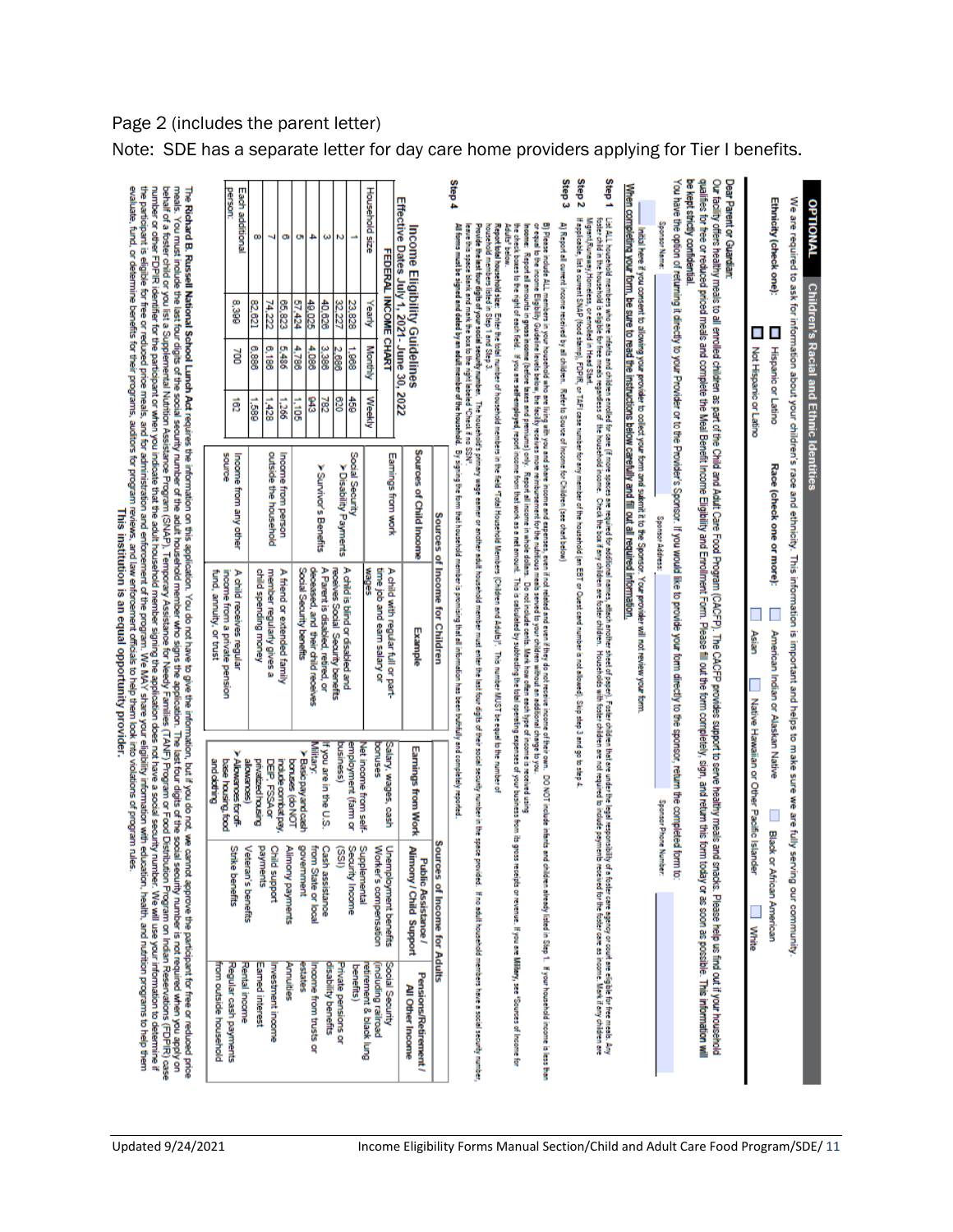# <span id="page-11-0"></span>Income Eligibility Form for Adults

The Income Eligibility Form (IEF) for adults shall contain a request for the following information:

- 1. The first and last names of all adults for whom the application is made;
- 2. The first and last names of all other household members;
- 3. The last four digits of the social security number of the adult household member who signs the form, or an indication that he/she does not possess a social security number;
- 4. The income and frequency received by source of income (such as earnings, wages, welfare, pensions, support payments, unemployment compensation, social security, and other cash income received or withdrawn from any other source, including savings, investments, trust accounts, and other resources);
- 5. The signature of an adult member of the household which appears immediately below a statement that the person signing the form certifies that all information furnished is true and correct; that the form is being made in connection with the receipt of Federal funds; CACFP officials may verify the information on the form; and that the deliberate misrepresentation of any of the information on the form may subject the applicant to prosecution under State and Federal criminal statues; and
- 6. The date the adult member of the household signed the form. The household adult must record the date.

Households applying on behalf of adults who are members of SNAP or FDPIR households or SSI or Medicaid participants shall be required to provide:

- 1. The first and last names of the adult participant;
- 2. SNAP, FDPIR case numbers, SSI, or Medicaid assistance identification numbers of the adults for whom automatic free meal eligibility is claimed;
- 3. The signature of an adult member of the household as provided. In accordance with the verification process, if a SNAP, FDPIR case number, SSI, or Medicaid assistance identification number is provided, it may be used to verify the current SNAP, FDPIR, SSI, or Medicaid certification for the adult(s) for whom free meal benefits are being claimed; and
- 4. The date the adult member of the household signed the form. The household adult must record the date.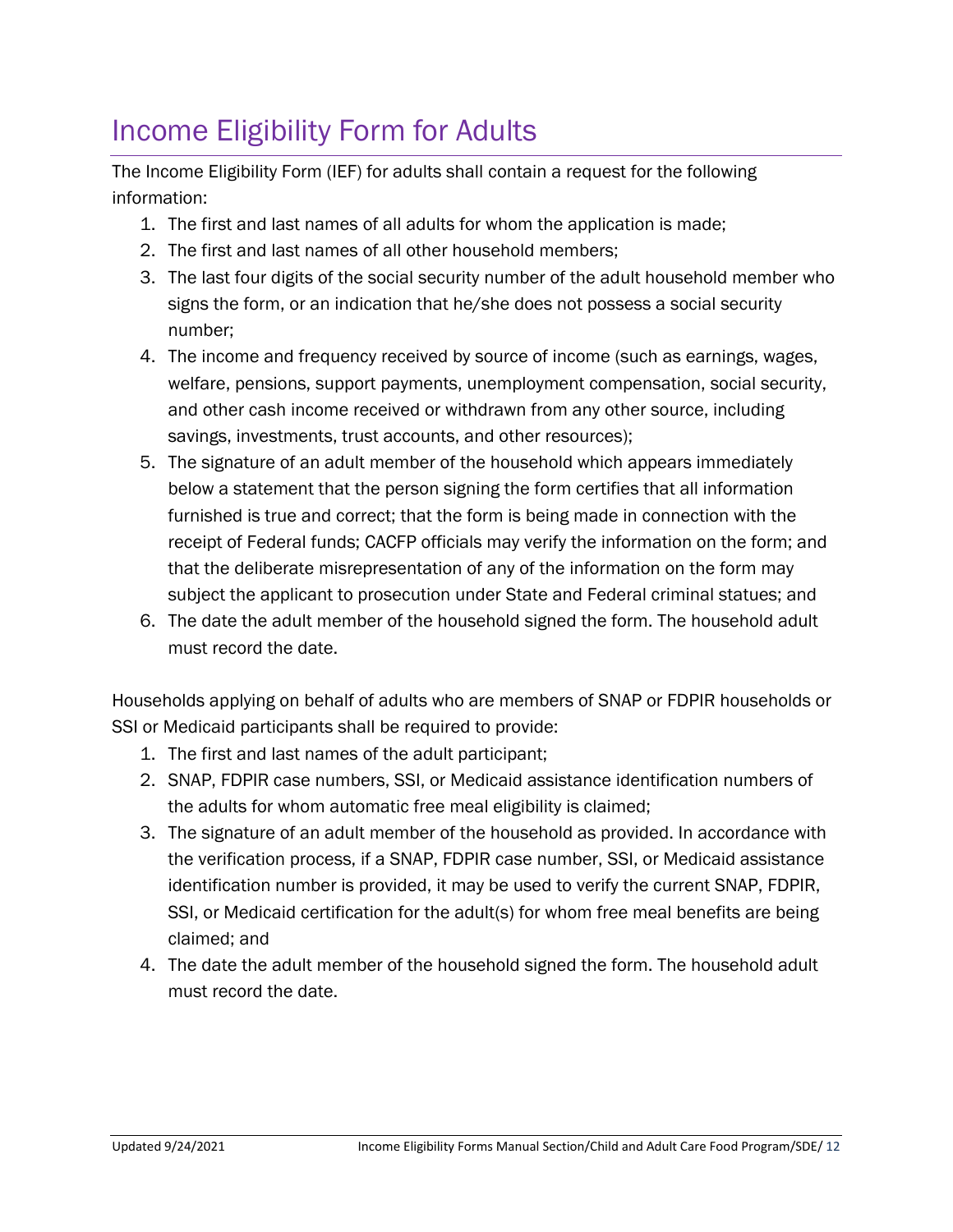Here is the SDE's Income Eligibility/Enrollment Form for adult participants that is located in download forms. The form is available in English and Spanish.

Page 1



Updated 9/24/2021 Income Eligibility Forms Manual Section/Child and Adult Care Food Program/SDE/ 13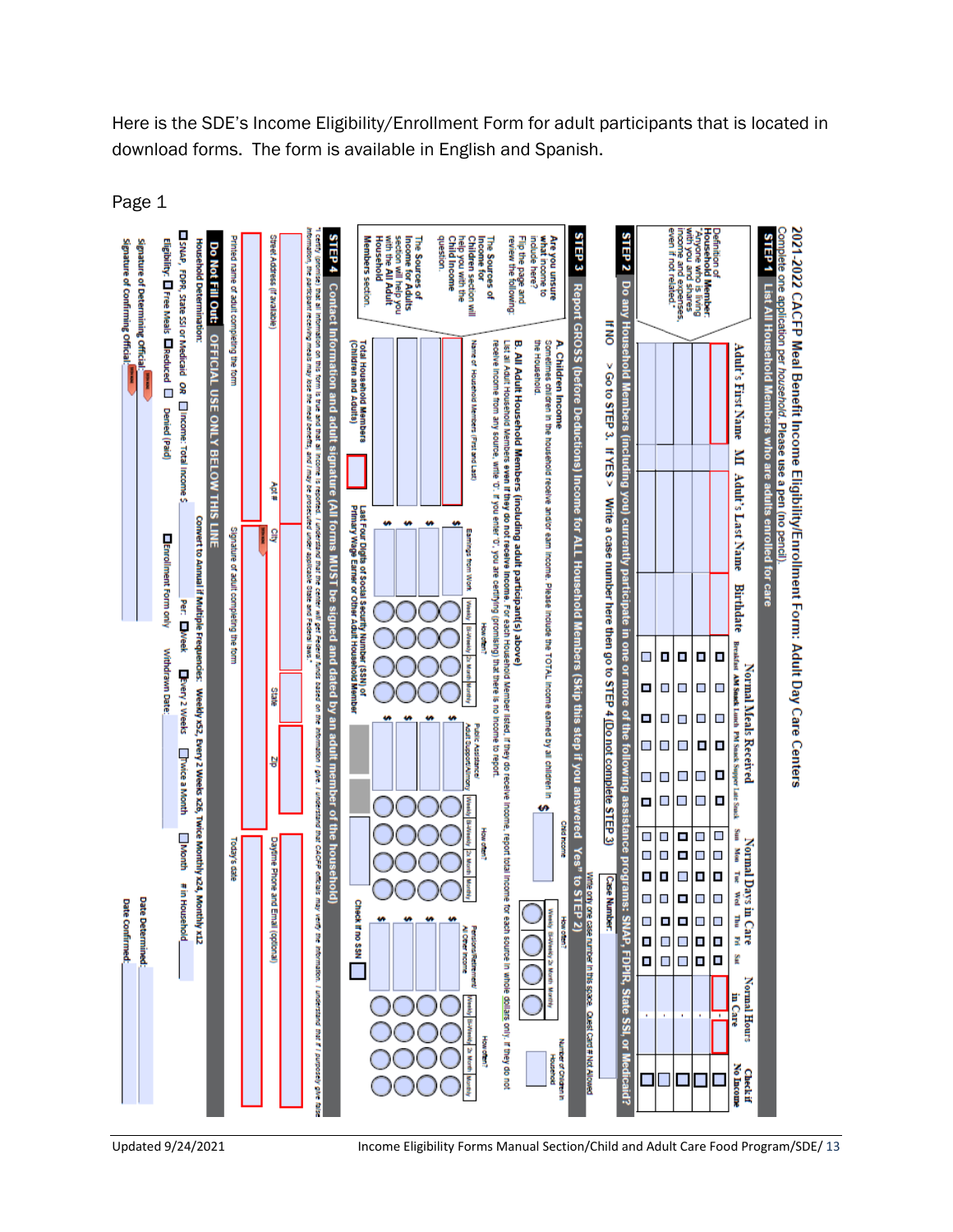| We are required to ask for information about participant's race and ethnicity. This information is important and helps to make sure we are fully serving our community.<br>Ethnicity (check one):<br><b>Hispanic or Latino</b>                                                                                                                                                                                                                                                                                                                                                                                                                                                                                  | Race (check one or more):       |                                                                   |                                                       |                                                                            |                                                 |
|-----------------------------------------------------------------------------------------------------------------------------------------------------------------------------------------------------------------------------------------------------------------------------------------------------------------------------------------------------------------------------------------------------------------------------------------------------------------------------------------------------------------------------------------------------------------------------------------------------------------------------------------------------------------------------------------------------------------|---------------------------------|-------------------------------------------------------------------|-------------------------------------------------------|----------------------------------------------------------------------------|-------------------------------------------------|
| Г<br>Not Hispanic or Latino                                                                                                                                                                                                                                                                                                                                                                                                                                                                                                                                                                                                                                                                                     |                                 | ∐Asian<br>American Indian or Alaskan Native                       | Native Hawaiian or Other Pacific Isla<br><b>Hiack</b> | ₫<br>or African American<br><b>White</b>                                   |                                                 |
| <b>Dear Participant:</b>                                                                                                                                                                                                                                                                                                                                                                                                                                                                                                                                                                                                                                                                                        |                                 |                                                                   |                                                       |                                                                            |                                                 |
| Benefit Income Eligibility and Enrollment Form. Please complete, sign, and return this form today or as soon as possible. This information will be kept strictly confidential.<br>You have the option of returning it directly to your Provider or to the Provider's Sponsor. If you would like to provide your form directly to the sponsor, return the completed form to:<br>reimbursements for healthy meals and snacks served to adults enrolled in adult day care. Please help us comply with the requirements of the CACFP and kee<br>Our facility offers healthy meals to all enrolled adults as part of our participation in the U.S. Department of Agriculture's (USDA) Child and Adult Care Food Proç |                                 |                                                                   |                                                       | Tram (CACFP). The CACFP provides                                           | p your fees low by completing the attached Meal |
| Sponsor Name:                                                                                                                                                                                                                                                                                                                                                                                                                                                                                                                                                                                                                                                                                                   | Sponsor Address:                |                                                                   |                                                       | Sponsor Phone Number                                                       |                                                 |
| Initial here if you consent to allowing your provider to collect your form and submit it to the Sponsor. Your provider will not review your form                                                                                                                                                                                                                                                                                                                                                                                                                                                                                                                                                                |                                 |                                                                   |                                                       |                                                                            |                                                 |
| Step 1<br>When completing your form, be sure to read the instructions below carefully and fill out all required information.<br>List ALL household members who are adults enrolled for care (if more spaces are required for additional names, attach another sheet of paper). If the adult parfoipants have no income, check the                                                                                                                                                                                                                                                                                                                                                                               |                                 |                                                                   |                                                       |                                                                            |                                                 |
| appropriate box.                                                                                                                                                                                                                                                                                                                                                                                                                                                                                                                                                                                                                                                                                                |                                 |                                                                   |                                                       |                                                                            |                                                 |
| Step 3<br>Step <sub>2</sub><br>If applicable, list a current SNAP (food stamp), FDPIR, State SSI or Medicaid case number for aw member of the household (an EBT or Quest card number is not allowed). Skip step 3 and go to step 4.<br>from work and social security (disability payments or survivor's benefits). Report the number of children in the household.<br>A) Report all noome earned by children household members. Children income is money received from outside your household that is paid directly to children; this includes but is not limited to earnings                                                                                                                                   |                                 |                                                                   |                                                       |                                                                            |                                                 |
| income is less than or equal to the income Eligibility Guideline levels below, the facility receives more reimbursement for the nutritious meals served to the adult participants without an additional<br>B) Please include ALL members in your household who are living with you and share and expenses, even if not related and even if they do not receive income of their own. If your household                                                                                                                                                                                                                                                                                                           |                                 |                                                                   |                                                       |                                                                            |                                                 |
| Income:<br>charge to you.<br>Report all amounts in gross income (before taxes and premiums) only. Report all income in whole dollars.                                                                                                                                                                                                                                                                                                                                                                                                                                                                                                                                                                           |                                 |                                                                   |                                                       | Do not include cents. Mark how often each type of income is received using |                                                 |
| from its gross receipts or revenue. If you are Military see source of Income for adults below.<br>the check boxes to the right of each field. If you are self-employed, report income from that work as a net amount. This is calculated by subtracting<br>Report total household size: Enter the total number of household members in the field "Total Household Members (Children and Adults)". This number MUST be equal to homber of                                                                                                                                                                                                                                                                        |                                 |                                                                   |                                                       | the total operating expenses of your business                              |                                                 |
| the space provided. If no adult household members have a social security number, leave thank and mark the box to the right labeled "Check if no SSN".<br>household members listed in Step 1 and Step 3.<br>Provide the last four digits of your social security number. The household's primary wage earner or another adult household member must enter the last four digits of their social security number in                                                                                                                                                                                                                                                                                                |                                 |                                                                   |                                                       |                                                                            |                                                 |
| Step 4<br>All forms must be signed and dated by an adult member of the household. By signing the form that household member is promising that all information has been truthfully and completely reported                                                                                                                                                                                                                                                                                                                                                                                                                                                                                                       |                                 | Sources of Income for Children                                    |                                                       | Sources of Income for Adults                                               |                                                 |
| Income Eligibility Guidelines                                                                                                                                                                                                                                                                                                                                                                                                                                                                                                                                                                                                                                                                                   | Sources of Child Income         | <b>Example</b>                                                    | <b>Eamings from Work</b>                              | Alimony / Child Support<br><b>Public Assistance /</b>                      | Pensions/Retirement /<br>All Other Income       |
| Effective Dates July 1, 2021 - June 30, 2022<br>FEDERAL INCOME CHART                                                                                                                                                                                                                                                                                                                                                                                                                                                                                                                                                                                                                                            | Earnings from work              | time job and earn salary or<br>A child with regular full or part- | Salary, wages, cash                                   | Unemployment benefits                                                      | Social Security                                 |
| Household size<br>Yearly<br><b>Monthly</b><br>Weekly                                                                                                                                                                                                                                                                                                                                                                                                                                                                                                                                                                                                                                                            | sebew                           |                                                                   | conuses                                               | Worker's compensation                                                      | including railroad<br>etirement & black lung    |
| ÷<br>23,828<br>1,988<br>$\frac{4}{3}$                                                                                                                                                                                                                                                                                                                                                                                                                                                                                                                                                                                                                                                                           | Social Security                 | A child is blind or disabled and                                  | employment (farm or<br>Net income from self-          | Security Income<br>Supplemental                                            | <b>benefits</b> )                               |
| N<br>32,227<br>2,686<br>g                                                                                                                                                                                                                                                                                                                                                                                                                                                                                                                                                                                                                                                                                       | > Disability Payments           | receives Social Security benefits                                 | <b>SSBUISING</b>                                      | (iSS)                                                                      | muste pensions or                               |
| ω<br>40,626<br>3,386<br>287                                                                                                                                                                                                                                                                                                                                                                                                                                                                                                                                                                                                                                                                                     | > Survivor's Benefits           | A Parent is disabled, retired, or                                 | If you are in the U.S.                                | Cash assistance                                                            | disability benefits                             |
| 4<br>49,025<br>4,086<br>843                                                                                                                                                                                                                                                                                                                                                                                                                                                                                                                                                                                                                                                                                     |                                 | deceased, and their child receives                                | <b>Miltary:</b>                                       | from State or local                                                        | Regular income from                             |
| o<br>57,424<br>4,788<br>i.<br>S                                                                                                                                                                                                                                                                                                                                                                                                                                                                                                                                                                                                                                                                                 |                                 | Social Security benefits                                          | >Basic payand cash                                    | government                                                                 | nusts or estates                                |
| œ<br>65,823<br>5,486<br>$\overline{\text{286}}$                                                                                                                                                                                                                                                                                                                                                                                                                                                                                                                                                                                                                                                                 | Income from person              | A friend or extended family                                       | indude combat pay<br>boruses (do NOT                  | Alimony payments                                                           | <b>Limuries</b>                                 |
| ⊣<br>74,222<br>6,186<br>1,428                                                                                                                                                                                                                                                                                                                                                                                                                                                                                                                                                                                                                                                                                   | outside the household           | member regularly gives a                                          | DEP, FSSAor                                           | <b>Child support</b>                                                       | nvestment income                                |
| œ<br>82,621<br>6,886<br>.<br>88                                                                                                                                                                                                                                                                                                                                                                                                                                                                                                                                                                                                                                                                                 |                                 | child spending money                                              | privatized housing                                    | payments                                                                   | amed interest                                   |
| person:<br>Each additional<br>8,399<br>à<br>ā                                                                                                                                                                                                                                                                                                                                                                                                                                                                                                                                                                                                                                                                   | earnos<br>Income from any other | income from a private pension<br>A child receives regular         | > Alowances for of<br>alowances)                      | <b>Strike benefits</b><br>Veteran's benefits                               | Regular cash payments<br>lental income          |
|                                                                                                                                                                                                                                                                                                                                                                                                                                                                                                                                                                                                                                                                                                                 |                                 | fund, annuity, or trust                                           | base housing, food<br>andebting                       |                                                                            | from outside household                          |
| The Richard B. Russell National School Lunch Act requires the information on this application. You do not have to give the information, but if you do not, we cannot approve the participant for free or reduced price                                                                                                                                                                                                                                                                                                                                                                                                                                                                                          |                                 |                                                                   |                                                       |                                                                            |                                                 |
| Í                                                                                                                                                                                                                                                                                                                                                                                                                                                                                                                                                                                                                                                                                                               |                                 |                                                                   | E Little                                              |                                                                            |                                                 |

meals. You must include the last four digits of the social security number of the application. The last four digits of the social secunity number is not required when you list a "explore the last four digits of the social This institution is an equal opportunity provider.

### Page 2 (includes the participants letter)

**DATIONAL** 

**Participants Racial and Ethnic Identities**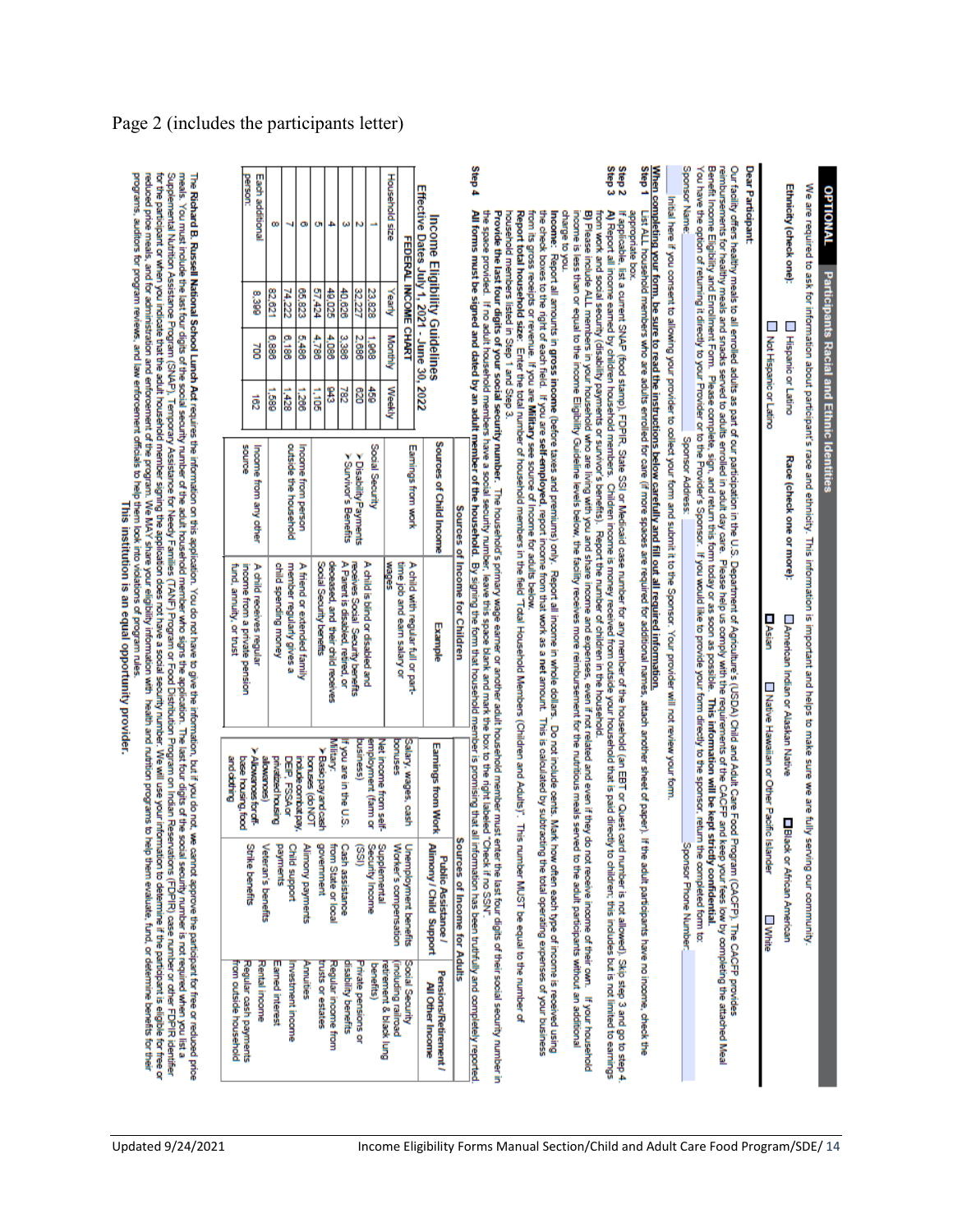# <span id="page-14-0"></span>Determination of Eligibility

When the Institution receives a completed IEF, the Institution's determining official must review, certify, sign and date in the appropriate space on the form. It is the responsibility of each Institution to assign one or more employees the responsibility of approving or denying the Income Eligibility Form (IEF) that is submitted by each household. This individual(s) is (are) referred to as the determining official. The determining official cannot certify their own family's Income Eligibility Form.

Only complete Income Eligibility Forms containing all required information can be certified as free or reduced-priced eligible. If the adult household member or guardian chooses not to complete an IEF, will not include the required last four digits of their Social Security Number (SSN), or check the box indicating the signer has no SSN, the Institution must categorize the participant as paid.

Exception: the last four digits of a parent's social security number is not required on IEFs on behalf of a foster child, or for IEFs that qualify a participant with a valid SNAP case number (6-8 digits), FDPIR case number (9 digits), or TAFI case number (7 digits).

Institution officials may not complete an IEF income or benefit information for the adult household member or guardian unless the adult household member or guardian cannot read or write and requires the Institution's assistance to complete the IEF. When assisting households with completing the income section of the IEF, Institutions may refer to the most current Eligibility Manual located on the CACFP website under FNS Manuals. The Eligibility Manual is a supplemental resource available to Institutions when determining eligibility and whether funds received by the household must be reported and how. For example: income must be gross income and child support received is considered income that must be reported on the IEF.

The Institution shall take the income information provided by the household on the IEF and calculate the household's total current income. Applications with income that occurs at different frequencies must be annualized. When a completed IEF furnished by a family indicates that the family meets the eligibility criteria for free or reduced-priced meals, the participants from that family shall be determined eligible for free or reduced-priced meals. When a household submits an IEF with zero (0) income entered in the income section, or marks the No Income box and does not provide a current SNAP, TAFI, FDPIR case number, or marks the foster, migrant, homeless or runaway box, Institutions may certify the IEF in the free category.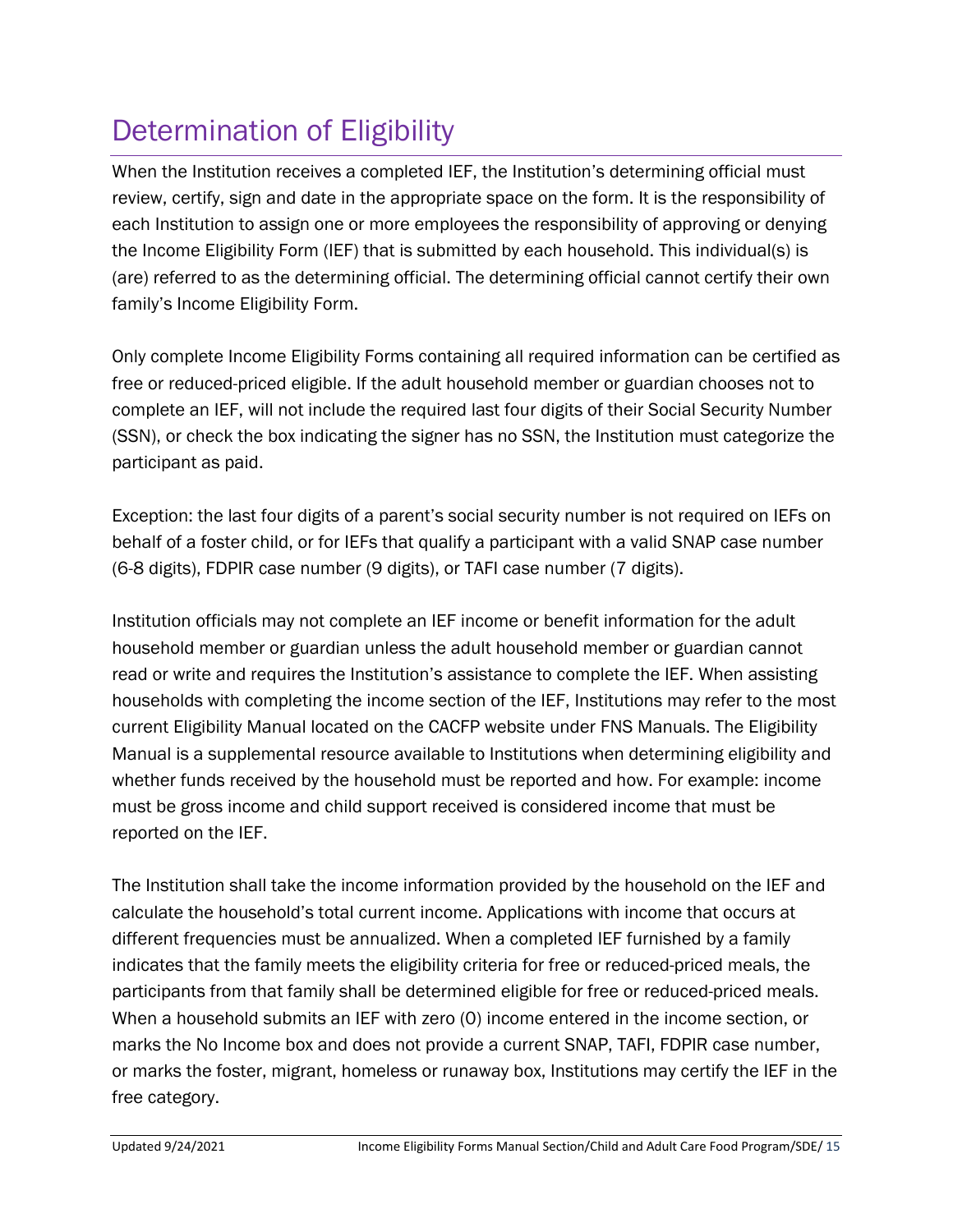When the information furnished by the family is not complete or does not meet the eligibility criteria for free or reduced-priced meals, Institution officials must consider the participants from that family as not eligible for free or reduced-priced meals, and must categorize the participants as paid.

In accordance with 7 CFR 226.23(f), free, reduced-priced and paid meal eligibility information must be reported by Institutions to SDE at least once each year in the center site application in MyIdahoCNP during the application packet annual updates. Such information may not be more than 12 months old.

Income Eligibility Forms should be considered current and valid until the last day of the month in which the form was dated one year earlier. All information on the IEF is confidential. Institutions must have internal controls to ensure that no one is allowed access to these documents other than authorized Institution employees. IEFs must be maintained in a safe and secure location, i.e. in a locked desk or filing cabinet.

### INSTITUTION CERTIFICATION SECTION

In the box labeled "For Official Use Only" Institution officials certify the IEF following these steps:

- 1. Indicate, by checking the appropriate box if the household is qualifying by SNAP, TAFI, FDPIR, or household income.
- 2. If qualifying by income, list the total income. If income is reported with different frequencies received, use the conversion factors on the IEF to annualize the income.
- 3. Record the total number of household members. Be sure all household members are listed on the form by name.
- 4. Indicate if the participant on the IEF is a foster child.
- 5. Determine the correct eligibility category using current household income and size of household compared to the current Federal income guidelines. The Institution should contact the household to obtain missing information or to clarify questions about information submitted on the IEF. The individual who adds information shall initial and date additional information; if the individual adding the information is not the parent or guardian, provide the method of retrieving the updated information.
- 6. Check the appropriate eligibility category determination: free, reduced-priced, or denied (paid).
- 7. For Tier II day care homes check the appropriate eligibility category determination: Tier I or Tier II
- 8. The certifying determining official must sign and date the IEF in the box labeled, "For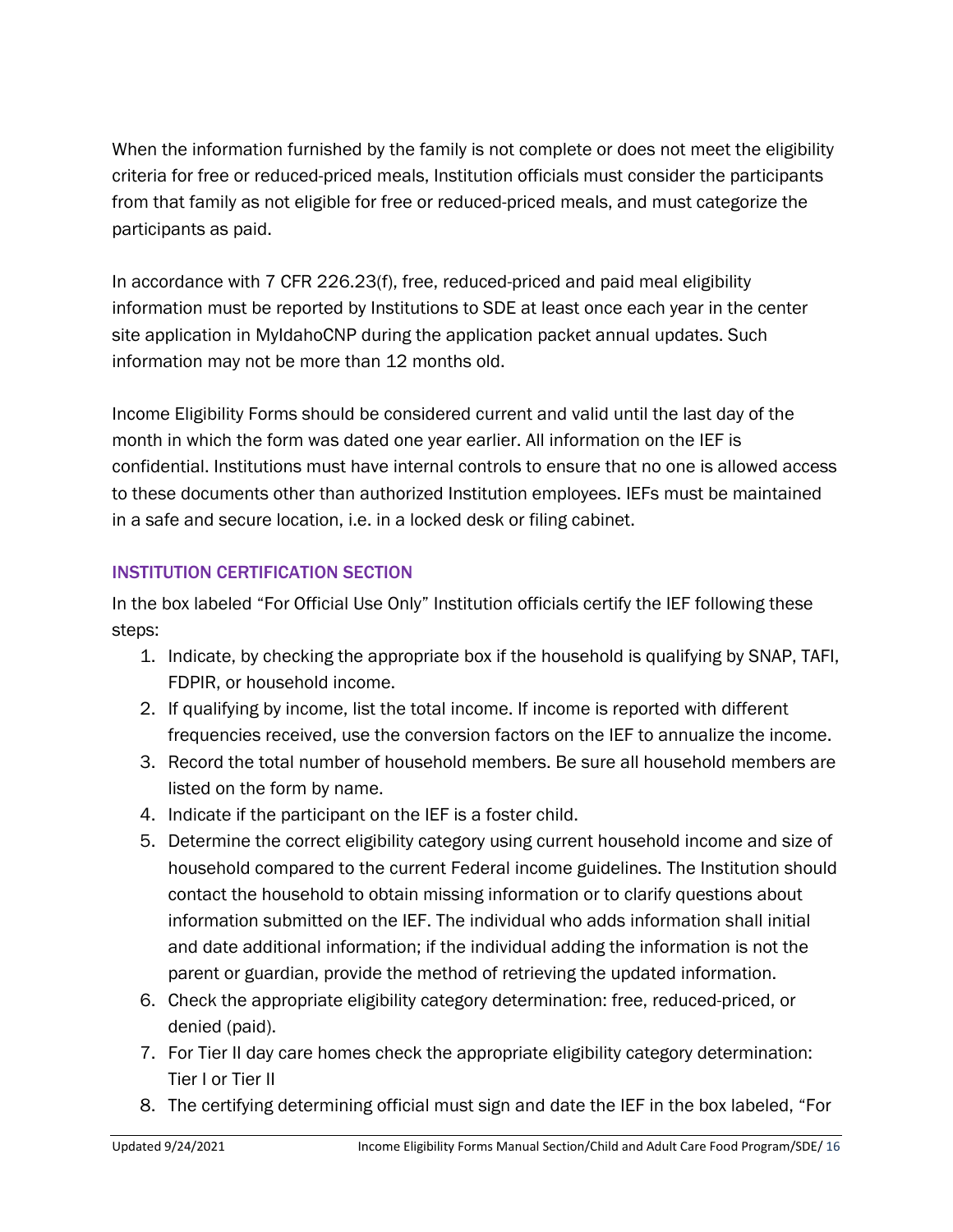Official Use Only."

9. The IEF is effective in the month the determining official makes the determination and signs and dates the form or when the adult household member signs and dates the form. Whichever date the Institution chooses in their procedure, the Institution must apply it consistently for all IEFs certified and provide the Institution's procedures in the Institution's Management Plan in MyIdahoCNP.

### COMMON ERRORS WITH INCOME ELIGIBILITY FORMS

During announced or unannounced reviews, SDE staff will review IEFs to verify each enrolled participant's eligibility on the Monthly Enrollment Eligibility Roster or, for tier II day care homes, each enrolled child's eligibility. If errors are found, fiscal action may occur, and the Institution shall be required to return the over claim to SDE.

SDE will categorize participants as paid when the following information is *missing* from the certified IEF on file:

- 1. Income information for households not receiving SNAP, TAFI, FDPIR benefits, or the foster, migrant, homeless, runaway boxes are not checked;
- 2. Last four digits of Social Security Number of the adult household member or guardian signing the IEF (or a checkmark that the signer has no SSN) for income eligibility IEFs;
- 3. A valid SNAP, TAFI, or FDPIR case number for categorical eligibility IEFs;
- 4. Enrolled participant's name or birth date;
- 5. All household members not listed by name on income eligibility IEFs;
- 6. Signature of adult member of household or guardian;
- 7. Date adult member of household or guardian signed the form.

Other errors that may result in program review findings and fiscal action:

- 1. Total income added incorrectly;
- 2. Number of household members added incorrectly;
- 3. Using an outdated form (from a previous fiscal year);
- 4. Free, reduced-priced, or paid category not checked by Institution;
- 5. Participant placed in the wrong eligibility category;
- 6. IEF not certified, signed, and dated by Institution determining official;
- 7. IEF signed by determining official or adult household member or guardian more than 12 months prior;
- 8. Adult household member was not given a copy of the Letter to Households;
- 9. Lost or otherwise missing IEF not on file for participant categorized as free or reduced-priced eligible.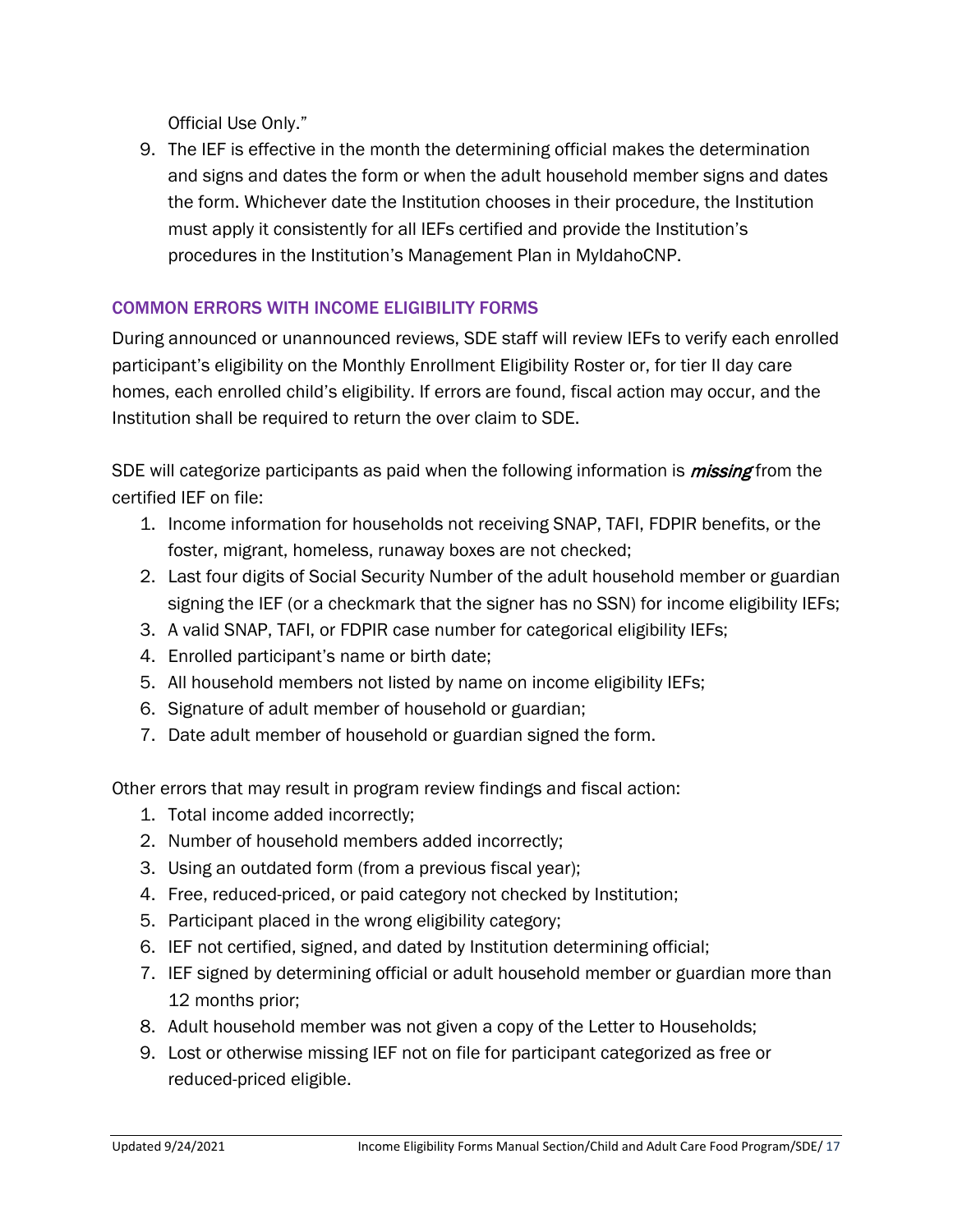# <span id="page-17-0"></span>Pricing Programs Written Notice of Eligibility

Institutions that are pricing programs shall promptly provide written notice to each family informing them of the results of the eligibility determinations. When the information provided by the family is incomplete or does not meet the eligibility criteria for free or reduced-priced meals, Institution officials must consider the participants from that family as ineligible to receive free or reduced-priced meals, and must categorize the participants as eligible for ''paid'' meals. When information provided by the family of participants enrolled in a pricing program does not meet the eligibility criteria for free or reduced priced meals, pricing program officials shall provide written notice to each family denied free or reducedpriced benefits. At a minimum, this notice shall include:

- 1. The reason for the denial of benefits, e.g., income in excess of allowable limits or incomplete application;
- 2. Notification of the right to appeal;
- 3. Instructions on how to appeal; and
- 4. A statement reminding the household that they may reapply for free or reducedpriced benefits at any time during the year.

The reasons for ineligibility shall be properly documented and retained on file at the Institution.

# <span id="page-17-1"></span>Appeals of Denied Benefits

A family that wishes to appeal the denial of an IEF in a pricing program shall do so under the hearing procedures. However, prior to initiating the hearing procedures, the household may request a conference to provide all affected parties the opportunity to discuss the situation, present information and obtain an explanation of the data submitted on the application or the decision rendered. The request for a conference shall not in any way prejudice or diminish the right to a fair hearing. The Institution shall promptly schedule a fair hearing, if requested.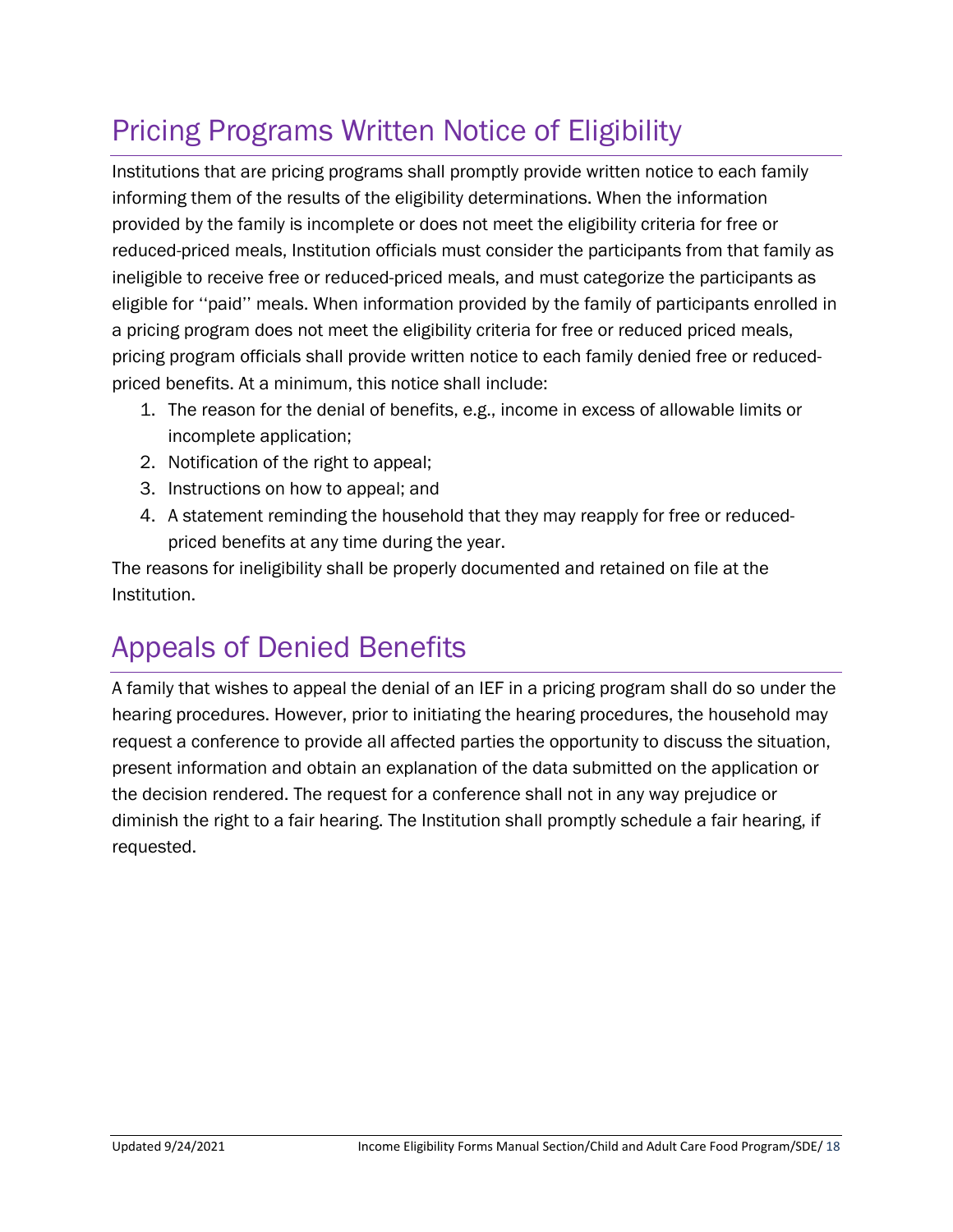# <span id="page-18-0"></span>How long is the Income Eligibility Form or Direct Certification Valid?

CACFP Institutions have flexibility concerning the effective date of certification for Program benefits. The IEF is valid for 12 months either from the date signed by the determining official or from the date signed by the adult member of the household. CACFP Institutions must decide which date they will rely on as the effective date and apply this date to all Income Eligibility Forms submitted on behalf of all participants. The Direct Certification is valid for 12 months from the date the Institution prints the match report. Each match report, whether a group or single, must have a date printed on the report. This is the date SDE will verify during the Institution's program review.

#### Examples:

- 1. The Institution chooses the certification dates of the determining official: If the determining official certifies the IEF and signs and dates it on August 25, 2014 the IEF is valid from August 1, 2014 – August 31, 2015.
- 2. The Institution chooses the determination dates when the adult member of the household signs the form: If the adult member of the household signs and dates the IEF on August 25, 2014, the determining official receives and certifies the IEF on September 15, 2014, the IEF is valid from August 1, 2014 – August 31, 2015. However, if the date the adult member of the household signed the IEF is not within the month of certification or the immediately preceding month, the effective date must be the date of certification by the determining official. Please note, the date of submission by the adult household member is not required to be recorded on the IEF.
- 3. Direct Certification date printed on the match report: If the Institution's determining official runs the group or single match and prints the report on August 25, 2014. The Direct Certification match is valid from August 1, 2014 – August 31, 2015.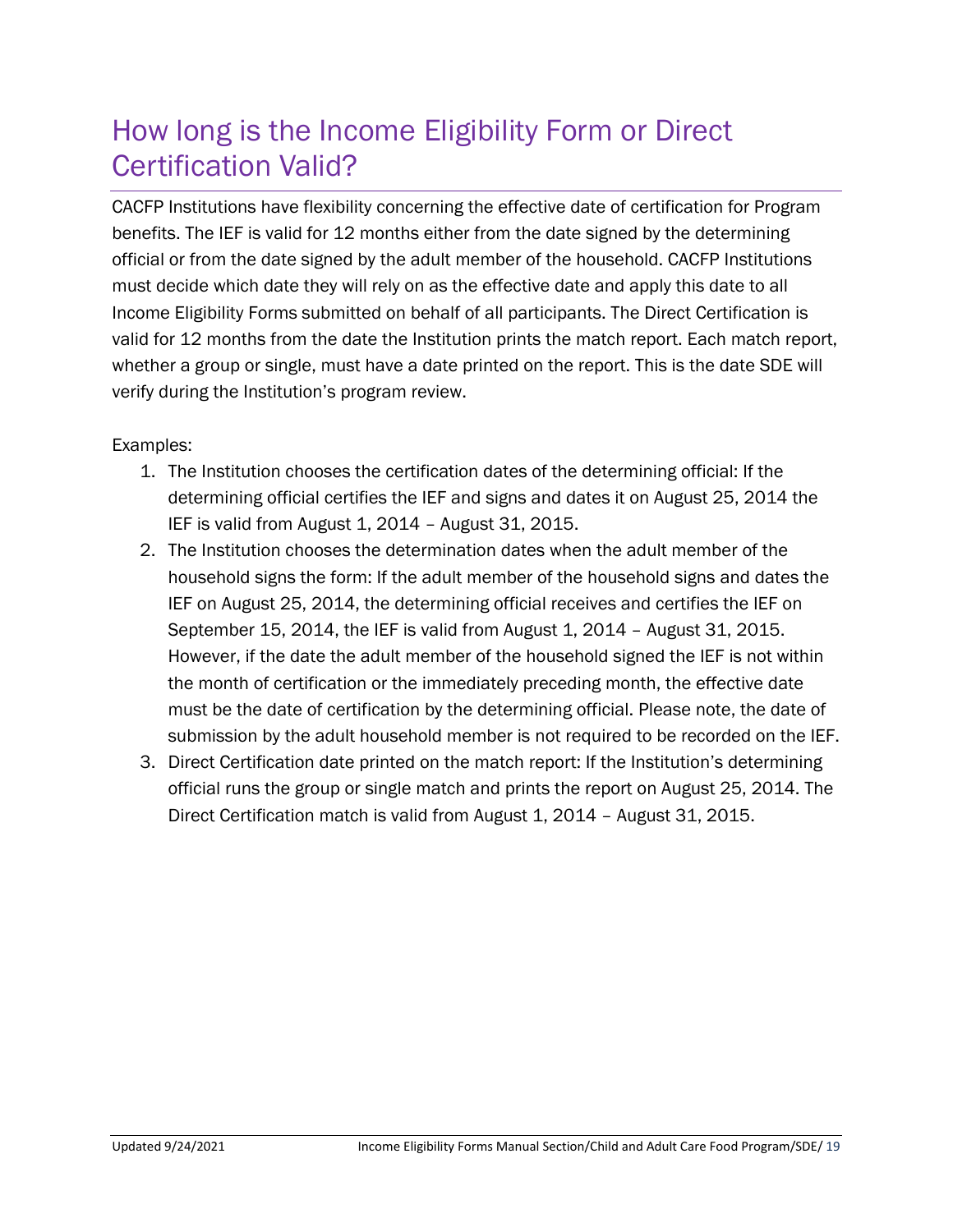# <span id="page-19-0"></span>Verification of Eligibility

SDE shall conduct verification of eligibility for free and reduced-priced meals on an annual basis, in accordance with the verification procedures. However, verification for individual Institutions shall occur not less frequently than once every three years. SDE may, with the written approval of WRO, use alternative approaches for conducting verification, provided that the results achieved meet the requirements below. This includes electronic desk reviews. If the verification process discloses deficiencies with the determination of eligibility and/or IEF procedures which exceed maximum levels established by FNS, SDE shall conduct follow-up reviews for the purpose of determining that corrective action has been taken by the Institution. These reviews shall be conducted within one year of the date the verification process was completed. The verification effort shall be applied without regard to race, color, national origin, sex, age, or disability. SDE shall maintain on file for review a description of the annual verification to be accomplished in order to demonstrate compliance with regulations.

### VERIFICATION PROCEDURES FOR NON-PRICING PROGRAMS

Except for sponsoring organizations of day care homes, SDE verification procedures for nonpricing programs shall consist of a review of all certified free and reduced-priced applications on file.

For sponsoring organizations of day care homes, SDE verification procedures shall consist of a review only of the certified free and reduced-priced IEFs on file for those day care homes that are required to be reviewed when the sponsoring organization is reviewed. However, SDE shall ensure that the day care homes selected for review are representative of the proportion of tier I, tier II, and tier II mixed day care homes with a mix of income eligible and non-income eligible children in the sponsorship, and shall ensure that at least 10 percent of all free and reduced-priced applications (or other documentation, if applicable) on file for the sponsorship are verified.

The review of IEFs shall ensure that:

- 1. The form has been correctly and completely executed by the household;
- 2. The Institution has correctly determined and classified the eligibility of enrolled participants for free or reduced-priced meals or, for day care homes, for tier I or tier II reimbursement, based on the information included on the form submitted by the household;
- 3. The Institution has accurately reported to SDE the number of enrolled participants meeting the criteria for free or reduced-priced meal eligibility or, for day care homes,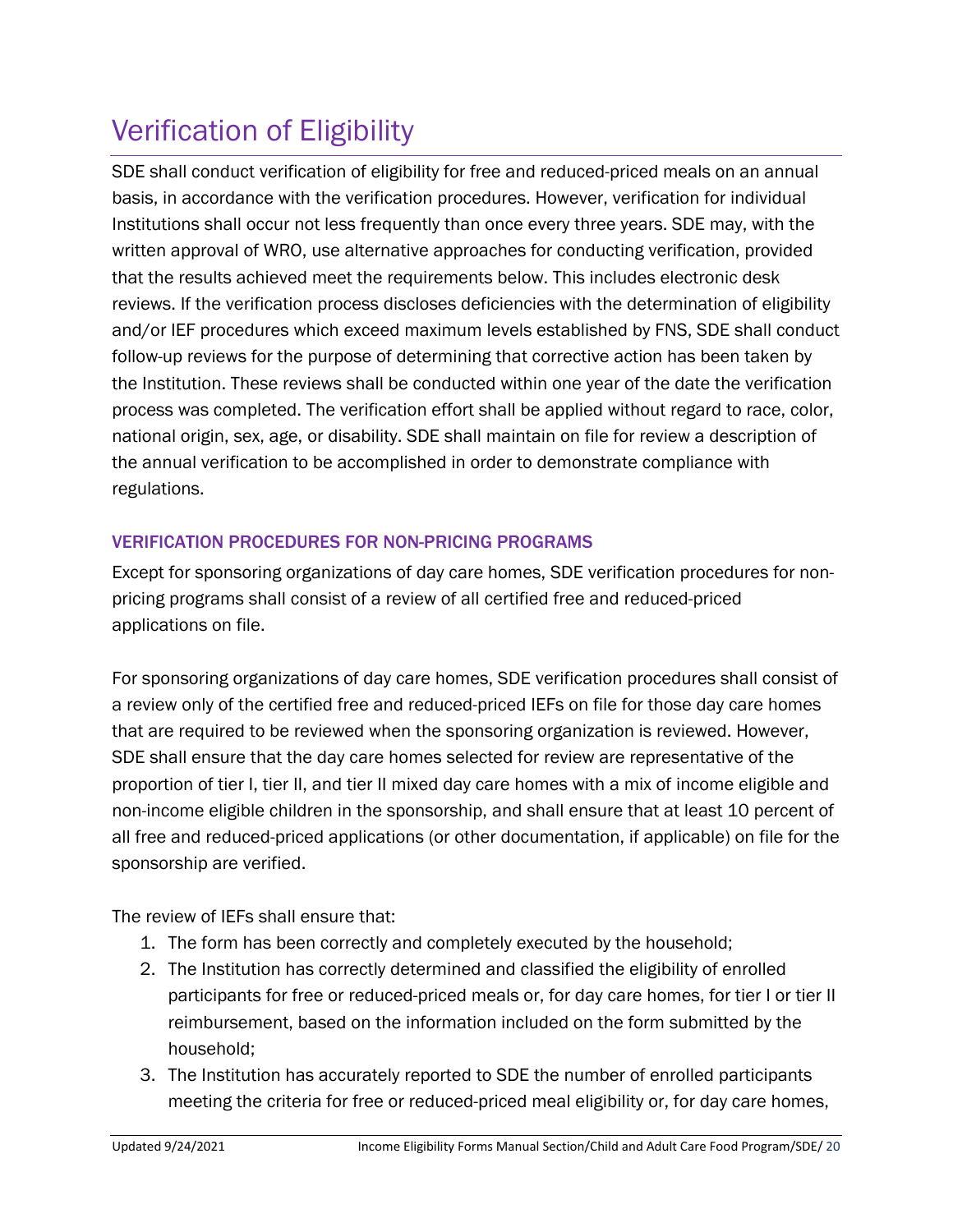the number of participants meeting the criteria for tier I reimbursement, and the number of enrolled participants that do not meet the eligibility criteria for those meals in the monthly claim; and

4. SDE may conduct further verification of the information provided by the household on the certified form for CACFP meal eligibility. If this effort is undertaken, SDE shall conduct this further verification for non-pricing programs in accordance with the procedures described above.

### VERIFICATION PROCEDURES FOR PRICING PROGRAMS

For pricing programs, in addition to the verification procedures SDE shall also conduct verification of the income information provided on the approved IEF for free and reduced priced meals and, at SDE discretion, verification may also include confirmation of other information required on the form. However,

- 1. If a SNAP, FDPIR or TANF case number is provided for a child, verification for such child shall include only confirmation that the child is included in a currently certified SNAP or FDPIR household or is a TANF recipient; or
- 2. If a SNAP or FDPIR case number or SSI or Medicaid assistance identification number is provided for an adult, verification for such adult shall include only confirmation that the adult is included in a currently certified SNAP or FDPIR household or is currently certified to receive SSI or Medicaid benefits.

SDE shall perform verification on a random sample of no less than 3 percent of the approved IEF's in an Institution which is a pricing program. Households shall be informed in writing that they have been selected for verification and they are required to submit the requested verification information to confirm their eligibility for free or reduced-priced benefits by such date as determined by SDE. Those households shall be informed of the type or types of information and/or documents acceptable to SDE and the name and phone number of an official who can answer questions and assist the household in the verification effort.

Households of enrolled children selected for verification shall also be informed that if they are currently certified to participate in SNAP, FDPIR or TANF they may submit proof of that certification in lieu of income information. In those cases, such proof shall consist of a current ''Notice of Eligibility'' for SNAP, FDPIR or TANF benefits or equivalent official documentation issued by a SNAP, Indian Tribal Organization, or welfare office which shows that the children are members of households currently certified to participate in SNAP, FDPIR or TANF. An identification card for any of these programs is not acceptable as verification unless it contains an expiration date. Households of enrolled adults selected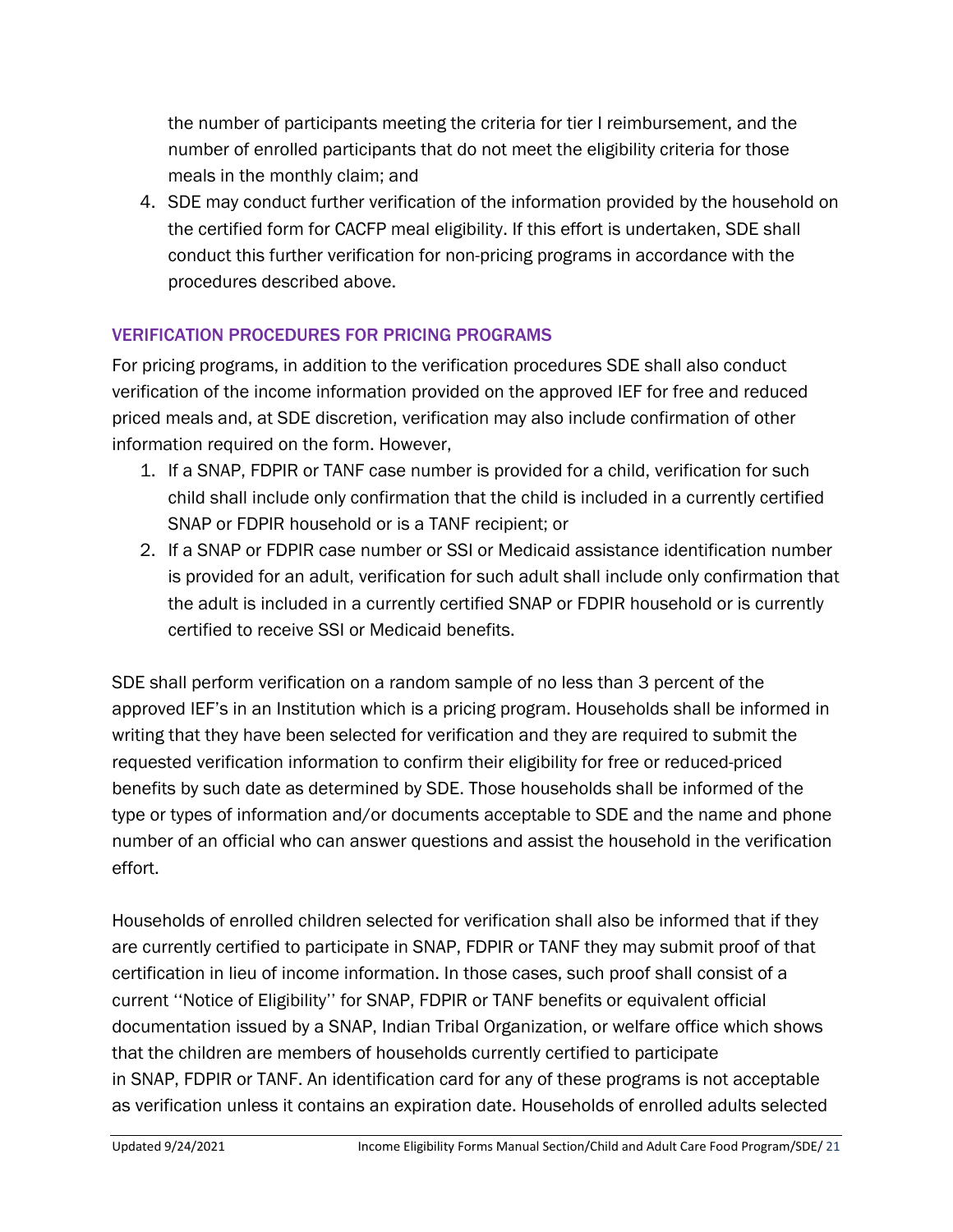for verification shall also be informed that if they are currently certified to participate in SNAP or FDPIR or SSI or Medicaid Programs, they may submit proof of that certification in lieu of income information. In those cases, such proof shall consist of:

- 1. A current ''Notice of Eligibility'' for SNAP or FDPIR benefits or equivalent official documentation issued by a SNAP, Indian Tribal Organization, or welfare office which shows that the adult participant is a member of a household currently certified to participate in the SNAP Program or FDPIR. An identification card is not acceptable as verification unless it contains an expiration date; or
- 2. Official documentation issued by an appropriate SSI or Medicaid office which shows that the adult participant currently receives SSI or Medicaid assistance. An identification card is not acceptable as verification unless it contains an expiration date. All households selected for verification shall be advised that failure to cooperate with verification efforts will result in a termination of benefits.

Sources of information for verification may include written evidence, collateral contacts, and/or systems of records.

Written evidence shall be used as the primary source of information for verification. Written evidence includes written confirmation of a household's circumstances, such as wage stubs, award letters, letters from employers, and, for enrolled children, current certification to participate in the Food Stamp, FDPIR or TANF Programs, or, for adult participants, current certification to participate in the Food Stamp, FDPIR, SSI or Medicaid Programs. Whenever written evidence is insufficient to confirm eligibility, SDE may use collateral contacts.

**Collateral contact** is a verbal confirmation of a household's circumstances by a person outside of the household. The collateral contact may be made in person or by phone and shall be authorized by the household. The verifying official may select a collateral contact if the household fails to designate one or designates one which is unacceptable to the verifying official. If the verifying official designates a collateral contact, the contact shall not be made without providing written or oral notice to the household. At the time of this notice, the household shall be informed that it may consent to the contact or provide acceptable verification in another form. The household shall be informed that its eligibility for free or reduced priced meals shall be terminated if it refuses to choose one of these options. Collateral contacts could include employers, social service agencies, and migrant agencies.

Systems of records to which SDE may have routine access are not considered collateral contacts. Information concerning income, family size, or SNAP/FDPIR/TANF certification for enrolled children, or SNAP/FDPIR/SSI/Medicaid certification for enrolled adults, which is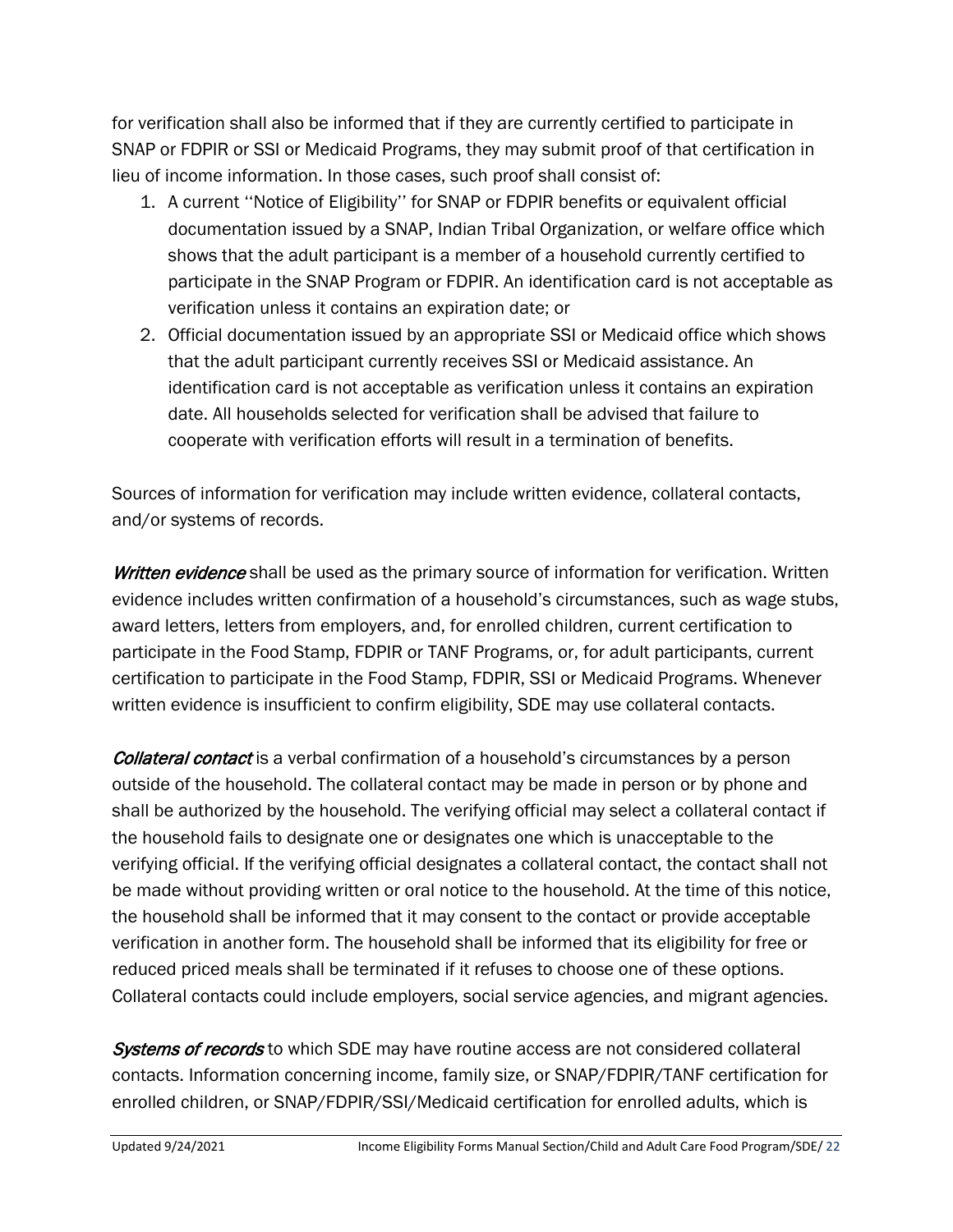maintained by other government agencies and to which SDE can legally gain access may be used to confirm a household's eligibility for Program meal benefits. One possible source could be wage and benefit information maintained by the State unemployment agency, if that information is available. The use of any information derived from other agencies must be used with applicable safeguards concerning disclosure.

Verification by SDE of receipt of SNAP, FDPIR, TANF, SSI or Medicaid benefits shall be limited to a review to determine that the period of eligibility is current. If the benefit period is found to have expired, or if the household's certification has been terminated, the household shall be required to document their income eligibility.

The SDE may work with the Institution to verify the documentation submitted by the household on the application; however, the responsibility to complete the verification process may not be delegated to the Institution.

If a household refuses to cooperate with efforts to verify, or the verification of income indicates that the household is ineligible to receive benefits or is eligible to receive reduced benefits, SDE shall require the pricing program Institution to terminate or adjust eligibility in accordance with the following procedures.

- 1. Institution officials shall immediately notify families of the denial of benefits.
- 2. Advance notification shall be provided to families which receive a reduction or termination of benefits 10 calendar days prior to the actual reduction or termination.
- 3. The 10-day period shall begin the day the notice is transmitted to the family.
- 4. The notice shall advise the household of:
	- a) The change;
	- b) The reasons for the change;
	- c) Notification of the right to appeal the action and the date by which the appeal must be requested in order to avoid a reduction or termination of benefits;
	- d) Instructions on how to appeal; and
	- e) The right to reapply at any time during the year.

The reasons for ineligibility shall be properly documented and retained on file at the Institution.

When a household disagrees with an adverse action which affects its benefits and requests a fair hearing, benefits shall be continued as follows while the household awaits the hearing:

1. Households which have been approved for benefits and which are subject to a reduction or termination of benefits later in the same year shall receive continued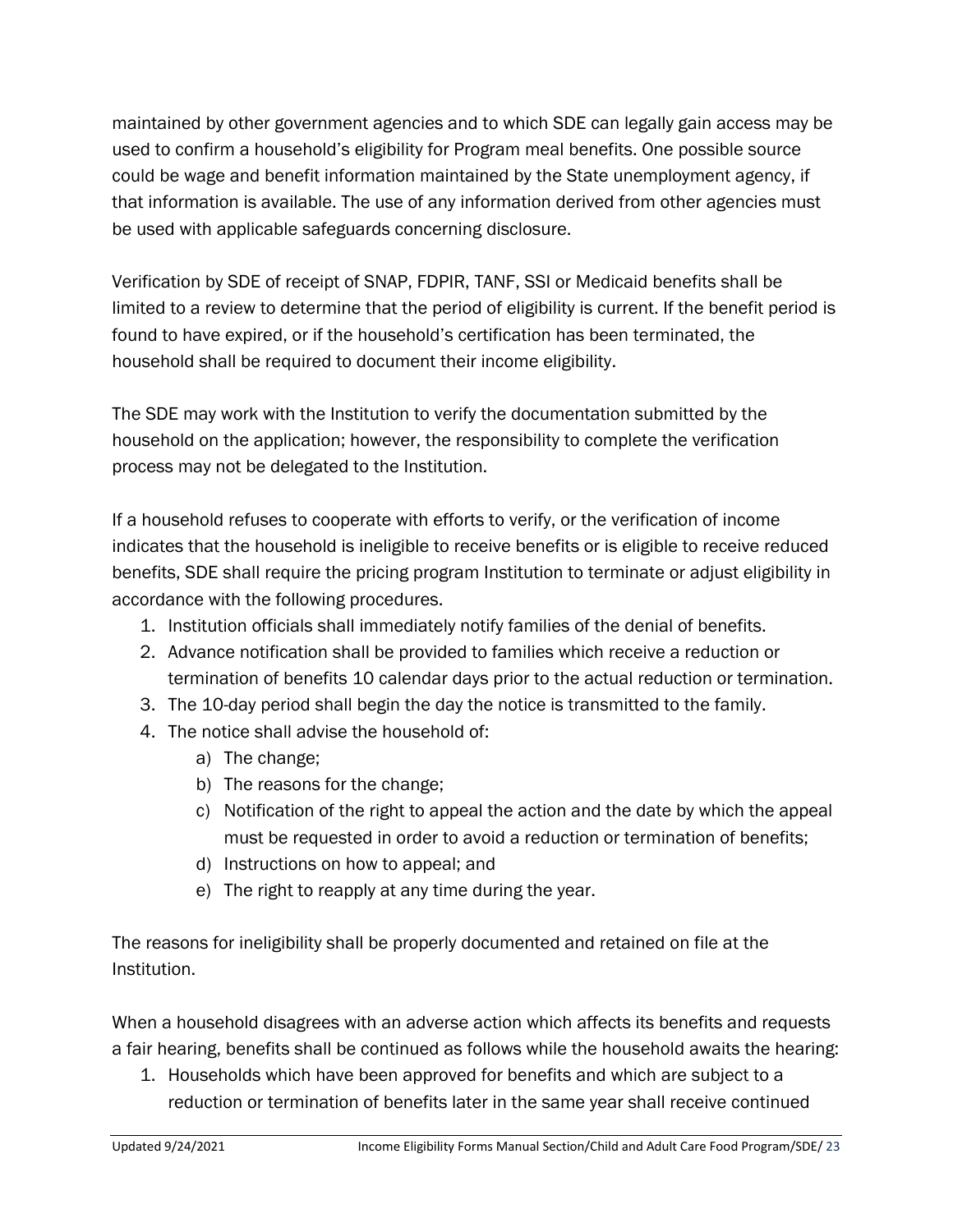benefits if they appeal the adverse action within the 10-day advance notice period; and

2. Households which are denied benefits upon application shall not receive benefits.

The SDE shall inform Institution officials of the results of the verification effort and the action which will be taken in response to the verification findings. This notification shall be made in accordance with the procedures outlined in 226.14(a).

If the verification results disclose that an Institution has inaccurately classified or reported the number of participants eligible for free, reduced- priced or paid meals, SDE shall adjust Institution rates of reimbursement retroactive to the month in which the incorrect eligibility figures were reported by the Institution to SDE.

If the verification results disclose that a household has not reported accurate documentation on the IEF which would support continued eligibility for free or reducedpriced meals, SDE shall immediately adjust the Institution rates of reimbursement. However, this rate adjustment shall not become effective until the affected households have been notified and any ensuing appeals have been heard.

#### VERIFICATION PROCEDURES FOR SPONSORING ORGANIZATIONS OF DAY CARE HOMES

Prior to certifying an IEF for a day care home that qualifies as tier I day care home on the basis of the provider's household income, sponsoring organizations of day care homes shall conduct verification of such income. Sponsoring organizations of day care homes may verify the information on IEFs submitted by households of children enrolled in day care homes.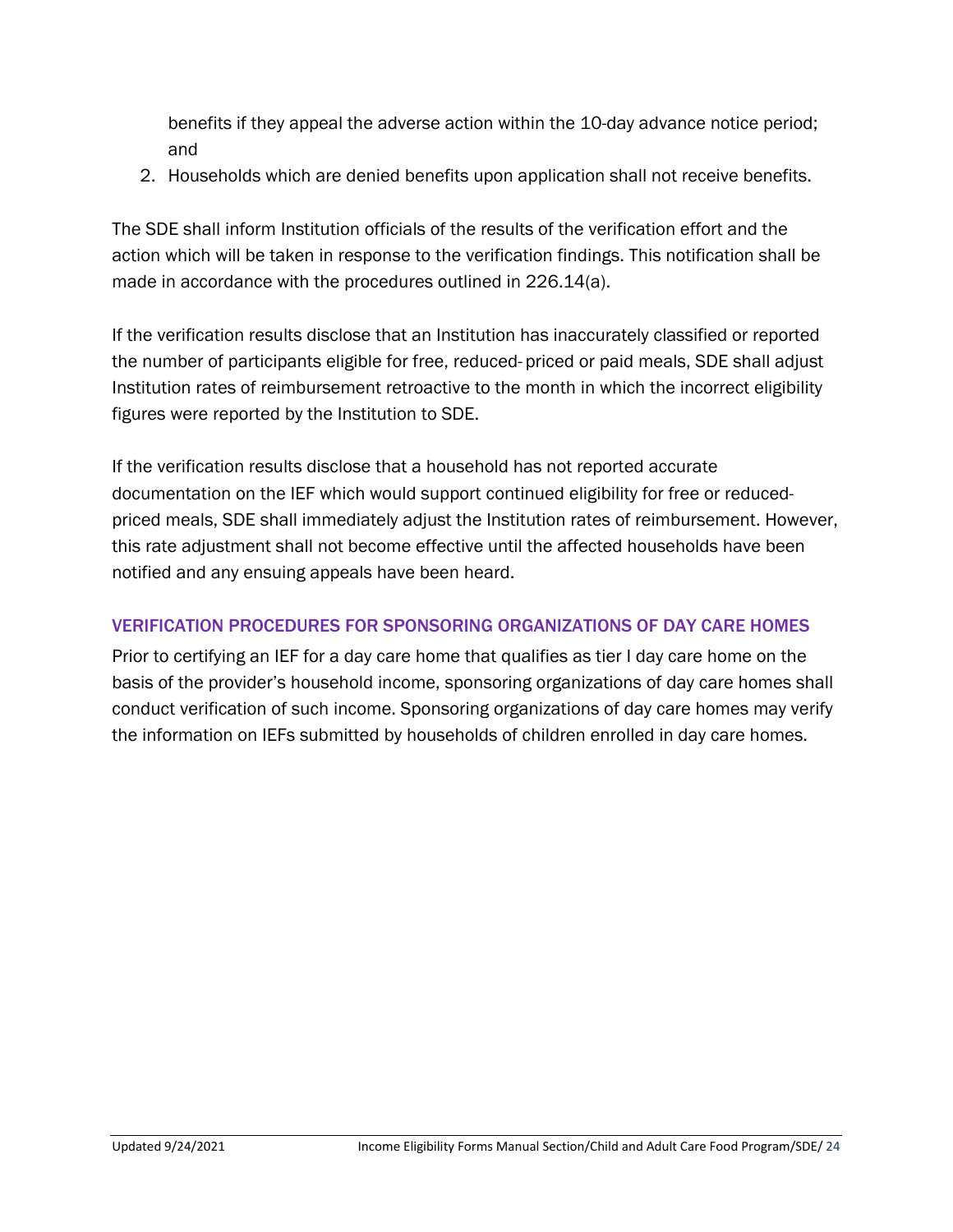# <span id="page-24-0"></span>Eligibility Disclosure

The SDE or Institution, as appropriate, may disclose aggregate information about children eligible for free and reduced-priced meals to any party without parental notification and consent when children cannot be identified through release of the aggregate data or by means of deduction. Aggregate information is the total number of free, reduced-priced and paid participants in an Institution or center. Additionally, the SDE or Institution may disclose information that identifies children eligible for free and reduced-priced meals to other CACFP Institutions and the individuals specified below without parental/guardian consent. The SDE or Institution that makes the free and reduced-priced meal eligibility determination is responsible for deciding whether to disclose program eligibility information.

### PERSONS AUTHORIZED TO RECEIVE ELIGIBILITY INFORMATION

Only persons directly connected with the administration or enforcement of a program or activity listed in this section may have access to children's free meal eligibility information, without parental consent. Persons considered directly connected with administration or enforcement of a program or activities listed in this section are Federal, State, or local program operators responsible for the ongoing operation of CACFP or activity or persons responsible for program compliance. CACFP operators may include persons responsible for carrying out CACFP requirements and monitoring, reviewing, auditing, or investigating CACFP. CACFP operators may include contractors to the extent those persons have a need to know the information for program administration or enforcement. Contractors may include evaluators, auditors, and others with whom Federal or SDE and CACFP operators contract with to assist in the administration or enforcement of their program in their behalf.

### DISCLOSURE OF CHILDREN'S NAMES AND FREE OR REDUCED-PRICED MEAL ELIGIBILITY **STATUS**

The SDE or Institution, as appropriate, may disclose, without parental consent, only children's names and eligibility status (whether they are eligible for free meals or reducedpriced meals) to persons directly connected with the administration or enforcement of:

- 1. A Federal education program;
- 2. A State health program or State education program administered by the State or local education agency;
- 3. A Federal, State, or local means tested nutrition program with eligibility standards comparable to the National School Lunch Program (i.e., food assistance programs for households with incomes at or below 185 percent of the Federal poverty level); or
- 4. A third party contractor assisting in verification of eligibility efforts by contacting households who fail to respond to requests for verification of their eligibility.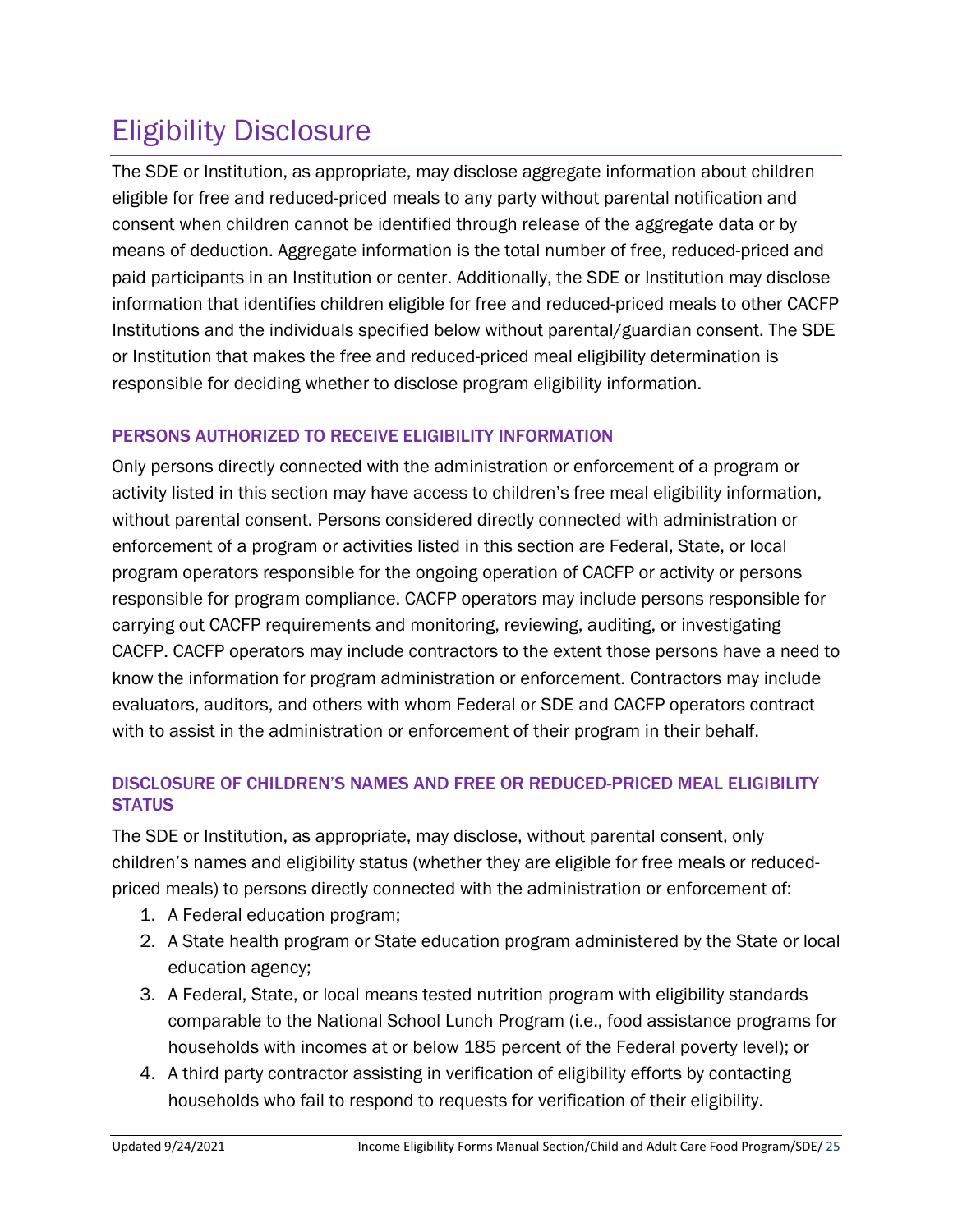#### DISCLOSURE OF ALL ELIGIBILITY INFORMATION

In addition to children's names and eligibility status, the SDE or Institution, as appropriate, may disclose without parental/guardian consent, all eligibility information obtained through the free and reduced-priced meal eligibility process (including all information on the IEF or obtained through Direct Certification) to:

- 1. Persons directly connected with the administration or enforcement of programs authorized under the Richard B. Russell National School Lunch Act or the Child Nutrition Act of 1966. This means that all eligibility information obtained for the Child and Adult Care Food Program may be disclosed to persons directly connected with administering or enforcing regulations under the National School Lunch Program, Special Milk Program, School Breakfast Program, Summer Food Service Program, and the Special Supplemental Nutrition Program for Women, Infants and Children (WIC) (Parts 210, 215, 220, 225 and 246, respectively);
- 2. The Comptroller General of the United States for purposes of audit and examination; and
- 3. Federal, State, and local law enforcement officials for the purpose of investigating any alleged violation of CACFPs requirements listed in this section.

#### USE OF FREE AND REDUCED-PRICED MEALS ELIGIBILITY INFORMATION BY PROGRAMS OTHER THAN MEDICAID OR IDAHO CHILDREN'S HEALTH INSURANCE PROGRAM (CHIP)

The SDE and Institutions may use children's free meal eligibility information for administering or enforcing the Child and Adult Care Food Program. Additionally, any other Federal, State, or local agency charged with administering or enforcing the Child and Adult Care Food Program may use the information for that purpose. Individuals and programs to which children's free or reduced-priced meal eligibility information has been disclosed under this section may use the information only in the administration or enforcement of the receiving program. No further disclosure of the information may be made.

#### DISCLOSURE OF CHILDREN'S FREE OR REDUCED-PRICED MEAL ELIGIBILITY INFORMATION TO MEDICAID AND/OR CHIP, UNLESS PARENTS DECLINE

Children's free or reduced-priced meal eligibility information may only be disclosed to Medicaid or CHIP when both SDE and the Institution so elect, the adult household member or guardian does not decline to have their eligibility information disclosed and the other provisions described in this section are met.

The SDE or Institution, as appropriate, may disclose children's names, eligibility status (whether they are eligible for free or reduced-priced meals), and any other eligibility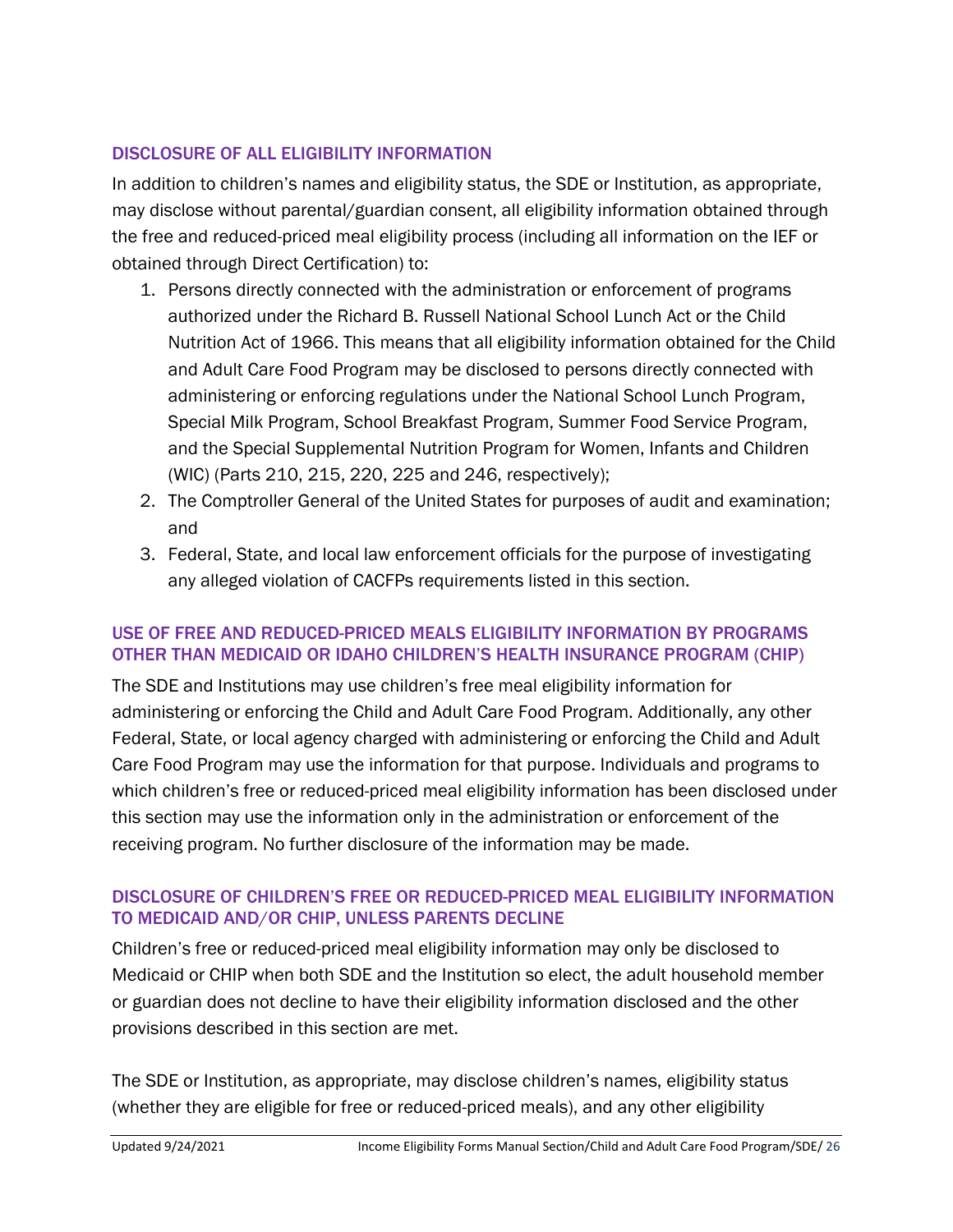information obtained through the IEF or obtained through Direct Certification to persons directly connected with the administration of Medicaid or CHIP.

Persons directly connected to the administration of Medicaid and CHIP are State employees and persons authorized under Federal and State Medicaid and CHIP requirements to carry out initial processing of Medicaid or CHIP applications or to make eligibility determinations for Medicaid or CHIP.

SDE must ensure that:

- 1. The Institution and health insurance program officials have a written agreement that requires the health insurance program agency to use the eligibility information to seek to enroll children in Medicaid and CHIP; and
- 2. Parents/guardians are notified that their eligibility information may be disclosed to Medicaid or CHIP and given an opportunity to decline to have their children's eligibility information disclosed, prior to any disclosure.

### USE OF CHILDREN'S FREE AND REDUCED-PRICED MEAL ELIGIBILITY INFORMATION BY MEDICAID/CHIP

Medicaid and CHIP agencies and health insurance program operators receiving children's free and reduced-priced meal eligibility information must use the information to seek to enroll children in Medicaid or CHIP. The Medicaid and CHIP enrollment process may include targeting and identifying children from low income households who are potentially eligible for Medicaid or CHIP for the purpose of seeking to enroll them in Medicaid or CHIP. No further disclosure of the information may be made. Medicaid and CHIP agencies and health insurance program operators also may verify children's eligibility in a program under the Child Nutrition Act of 1966 or the Richard B. Russell National School Lunch Act.

#### NOTIFYING HOUSEHOLDS OF POTENTIAL USES AND DISCLOSURES OF CHILDREN'S FREE AND REDUCED-PRICED MEAL ELIGIBILITY INFORMATION

Households must be informed that the information they provide on the IEF will be used to determine eligibility for free or reduced-priced meals and that their eligibility information may be disclosed to other programs.

For disclosures to programs, other than Medicaid or CHIP, that are permitted access to children's eligibility information, without adult household member or guardian consent, the SDE or Institution, as appropriate, must notify parent/guardians at the time of application that their children's free or reduced-priced meal eligibility information may be disclosed. The SDE or Institution, as appropriate, must add the following statement to the Privacy Act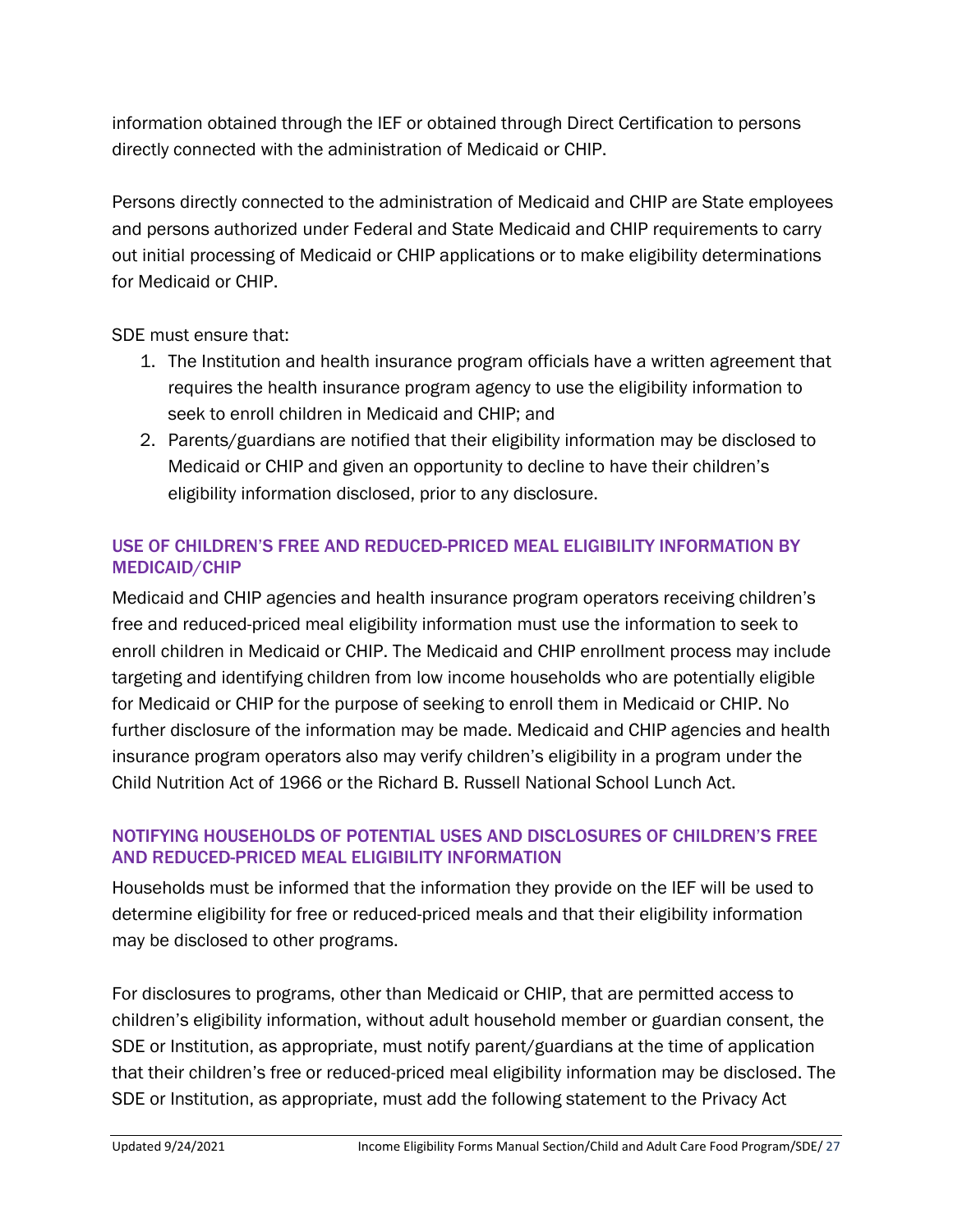notice/statement as required, ''We may share your eligibility information with education, health, and nutrition programs to help them evaluate, fund, or determine benefits for their programs; auditors for program reviews; and law enforcement officials to help them look into violations of program rules.''

For children determined eligible for free meals through Direct Certification, the notice of potential disclosure is included in the document informing parents/guardians of their children's eligibility in the qualifying program (TAFI, SNAP, or Foster Agency).

For disclosure to Medicaid or CHIP, the SDE or Institution, as appropriate, must notify parents/guardians that their children's free or reduced-priced meal eligibility information will be disclosed to Medicaid and/or CHIP unless the parent/ guardian elects not to have their information disclosed and notifies the SDE or Institution, as appropriate, by a date specified by the SDE or Institution, as appropriate. Only the parent or guardian who is a member of the household or family for purposes of the IEF may decline the disclosure of eligibility information to Medicaid or CHIP. The notification must inform parents/guardians that they are not required to consent to the disclosure, that the information, if disclosed, will be used to identify eligible children and seek to enroll them in Medicaid or CHIP, and that their decision will not affect their children's eligibility for free or reduced-priced meals. The notification may be included in the Letter to Households that accompanies the IEF, on the IEF itself or in a separate notice provided to parents/guardians. The notice must give parents/guardians adequate time to respond if they do not want their information disclosed. The SDE or Institution, as appropriate, must add the following statement to the Privacy Act notice/statement, ''we may share your information with Medicaid or Idaho Children's Health Insurance Program (CHIP), unless you tell us not to. The information, if disclosed, will be used to identify eligible children and seek to enroll them in Medicaid or CHIP.'' For children determined eligible for free meals through Direct Certification, the notice of potential disclosure and opportunity to decline the disclosure may be included in the document informing parent/guardians of their children's eligibility for free meals through the Direct Certification process.

### OTHER DISCLOSURES

The SDE and Institutions that plan to use or disclose information about children eligible for free and reduced-priced meals in ways not specified in this section must obtain written consent from children's parents or guardians prior to the use or disclosure.

- 1. The consent must identify the information that will be shared and how the information will be used.
- 2. There must be a statement informing adult household members or guardians that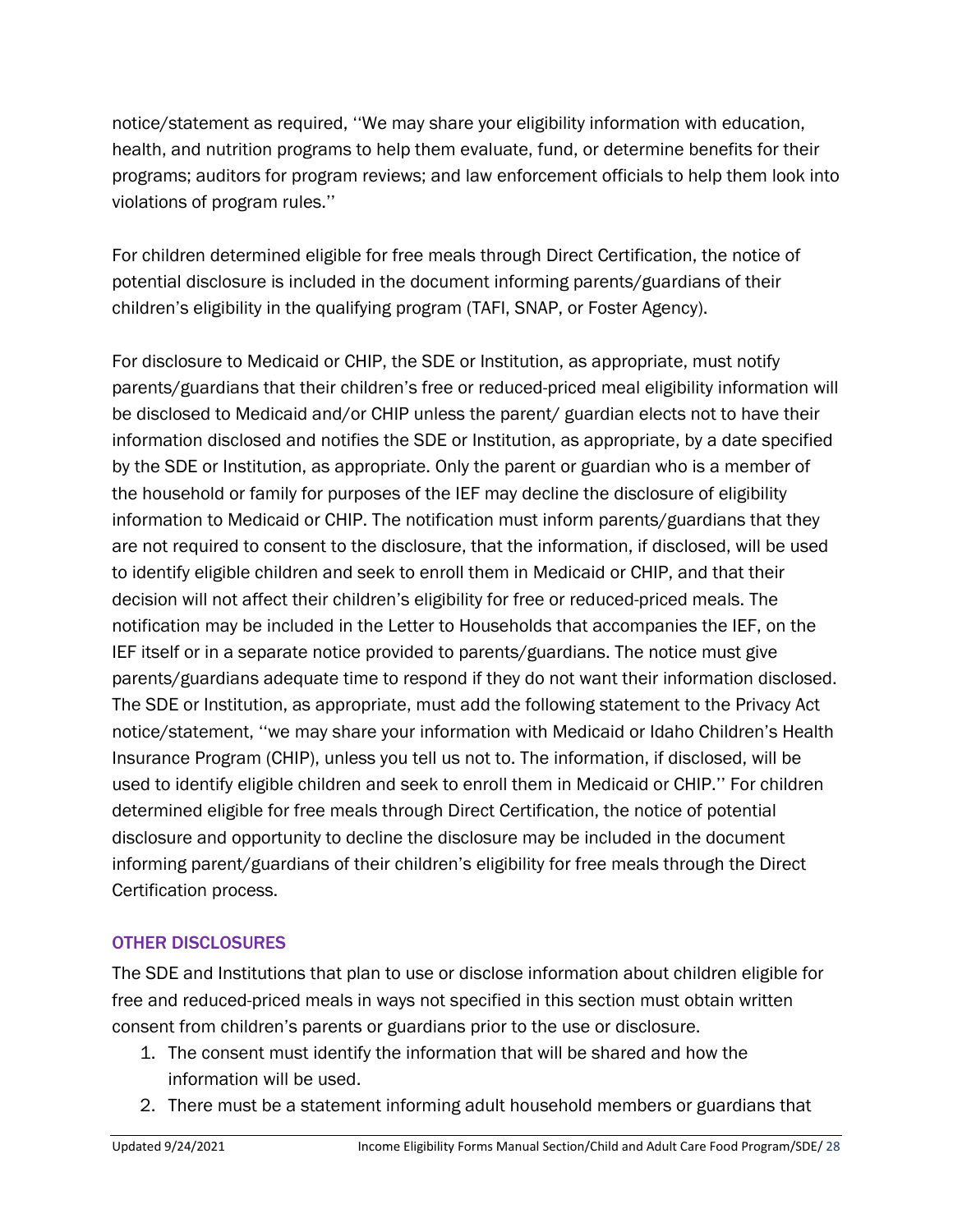failing to sign the consent will not affect the child's eligibility for free or reducedpriced meals, and that the individuals or programs receiving the information will not share the information with any other entity or program.

- 3. Parents/guardians must be permitted to limit the consent only to those programs with which they wish to share information.
- 4. The consent statement must be signed and dated by the child's adult household member or guardian who is a member of the household for purposes of the IEF.

#### AGREEMENTS WITH PROGRAMS/INDIVIDUALS RECEIVING CHILDREN'S FREE OR REDUCED-PRICED MEAL ELIGIBILITY INFORMATION

Agreements or Memorandum of Understanding (MOU) are recommended or required as follows:

- 1. The SDE or Institution, as appropriate, should have a written agreement or MOU with programs or individuals receiving eligibility information prior to disclosing children's free and reduced-priced meal eligibility information. The agreement or MOU should include information similar to that required for disclosures to Medicaid and CHIP.
- 2. For disclosures to Medicaid or CHIP, the SDE or Institution, as appropriate, must have a written agreement with the State or local agency or agencies administering Medicaid or CHIP prior to disclosing children's free or reduced-priced meal eligibility information to those agencies. At a minimum, the agreement must:
	- a) Identify the health insurance program or health agency receiving the children's eligibility information;
	- b) Describe the information that will be disclosed;
	- c) Require that the Medicaid or CHIP agency use the information obtained and specify that the information must be used to seek to enroll children in Medicaid or CHIP;
	- d) Require that the Medicaid or CHIP agency describe how they will use the information obtained;
	- e) Describe how the information will be protected from unauthorized uses and disclosures;
	- f) Describe the penalties for unauthorized disclosure; and
	- g) Be signed by both the Medicaid or CHIP program or agency and the SDE or Institution, as appropriate.

### PENALTIES FOR UNAUTHORIZED DISCLOSURE OR MISUSE OF CHILDREN'S FREE AND REDUCED-PRICED MEAL ELIGIBILITY INFORMATION

In accordance with section 9(b)(6)(C) of the Richard B. Russell National School Lunch Act (42 U.S.C. 1758(b)(6)(C)), any individual who publishes, divulges, discloses or makes known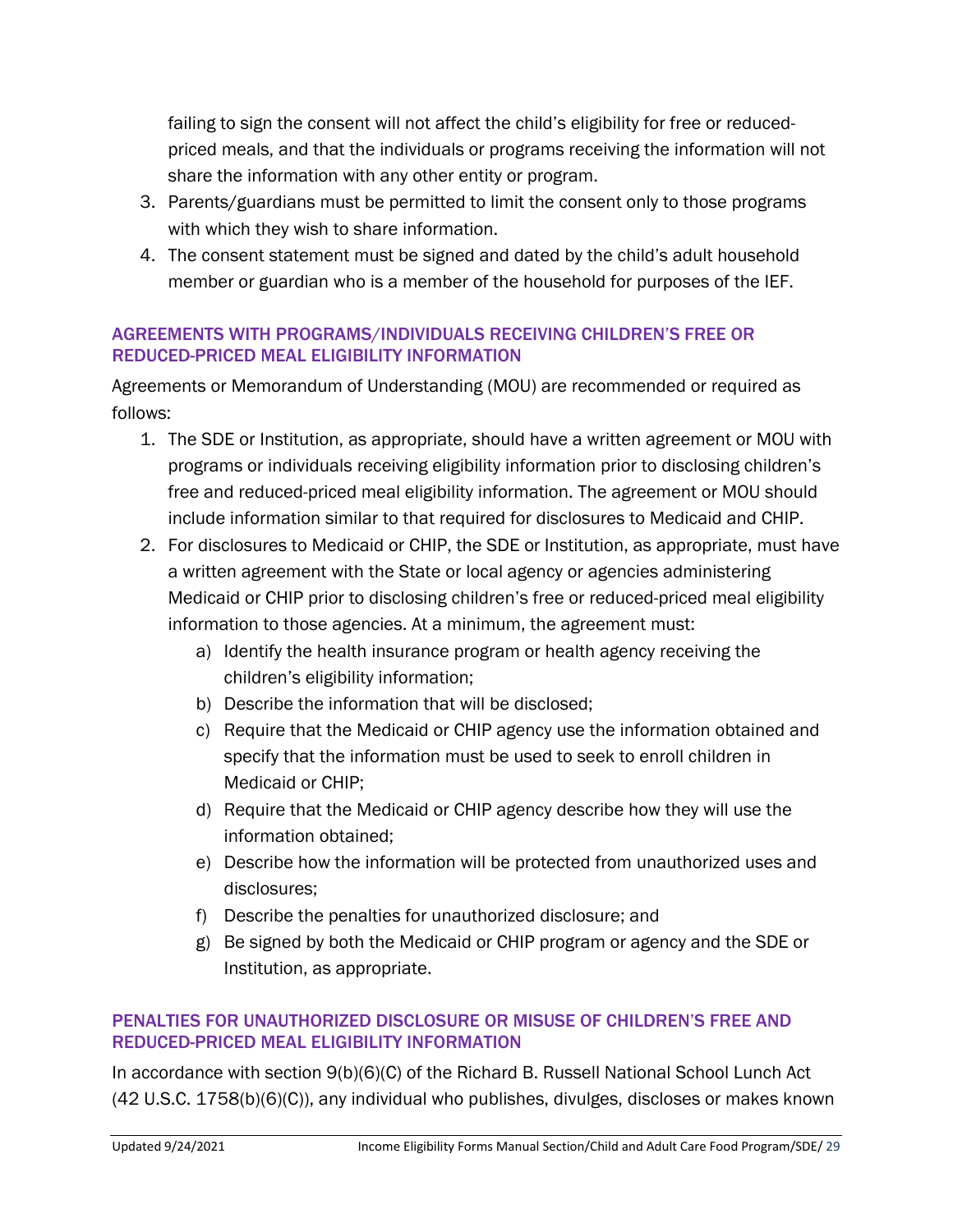in any manner, or to any extent not authorized by statute or this section, any information obtained under this section will be fined not more than \$1,000 or imprisoned for up to 1 year, or both.

For more information please refer to the Eligibility Manual for School Meals located on the CNP website at<https://www.sde.idaho.gov/cnp/cacfp/> under Food and Nutrition Service (FNS) Manual. This manual is for the Child and Adult Care Food Program and provides additional guidance for determining and verifying eligibility.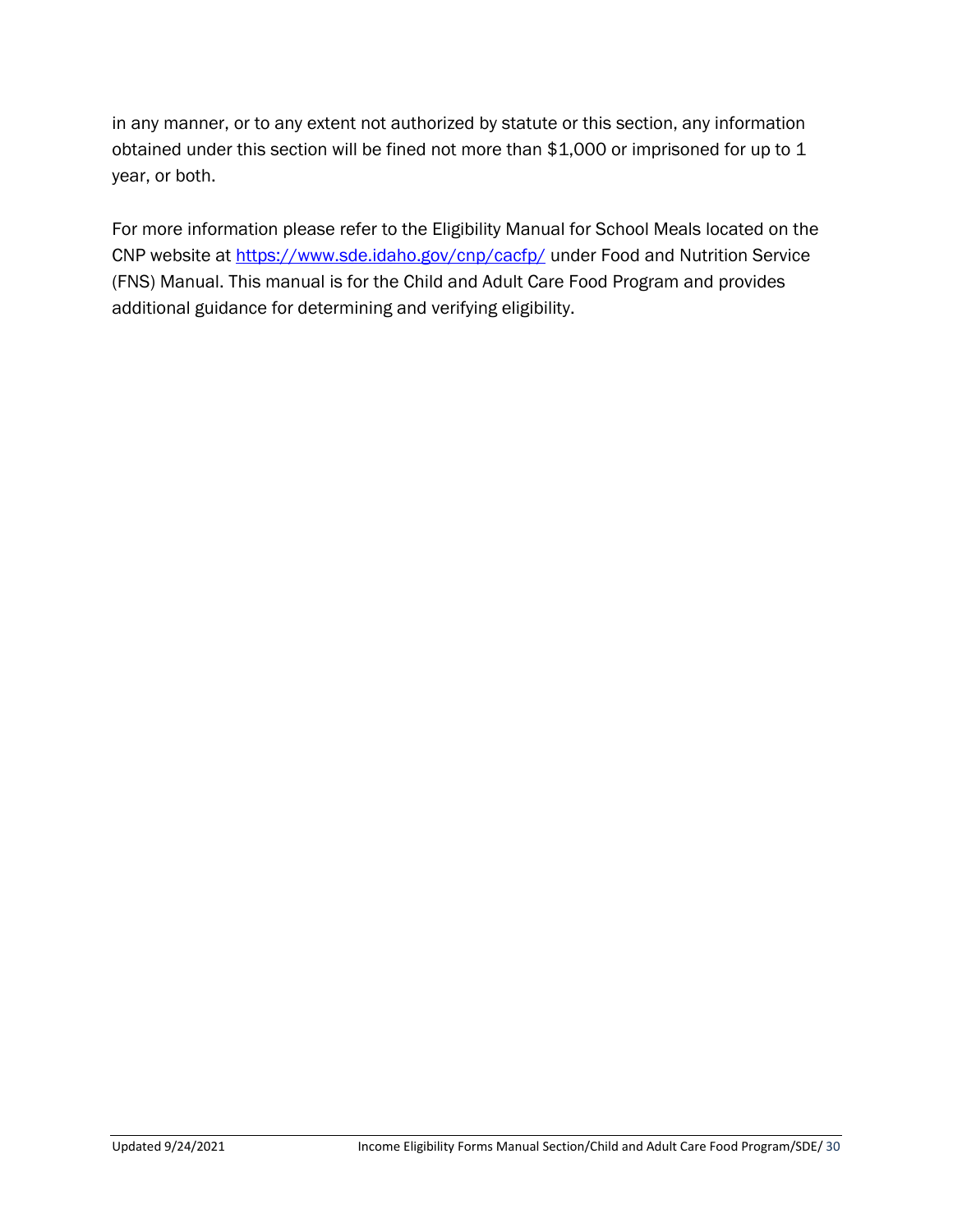#### WHAT METHODS MAY NON-SCHOOL CACFP INSTITUTIONS USE TO ESTABLISH THE EFFECTIVE DATE OF ELIGIBILITY?

Non-school CACFP Institutions may use either the date of the adult member of the household's signature or the date of certification by the determining official to establish the effective date of eligibility.

#### HOW SHOULD NON-SCHOOL CACFP INSTITUTIONS NOTIFY SDE OF WHICH METHOD THEY WILL USE TO ESTABLISH THE EFFECTIVE DATE OF ELIGIBILITY?

CACFP Institutions are encouraged to inform the SDE of this decision by providing it in the Institutions IEF procedures in their Management Plan in MyIdahoCNP. During reviews, SDE must ensure the same method has been applied to all individual income eligibility determinations. However, if the date of the adult member of the household's signature is not within the month of certification or the immediately preceding month, the effective date must be the date of certification by the determining official.

#### FOR NON-SCHOOL CACFP INSTITUTIONS, IF AN IEF IS SIGNED AND DATED BY THE ADULT HOUSEHOLD MEMBER ON JANUARY 12, 2021, UNTIL WHAT DATE IS IT CONSIDERED VALID?

It is considered valid from January 1, 2021, through January 31, 2022.

#### FOR NON-SCHOOL CACFP INSTITUTIONS, IF AN INDIVIDUAL INCOME ELIGIBILITY FORM IS SIGNED AND DATED BY THE ADULT HOUSEHOLD MEMBER ON FEBRUARY 23RD, BUT IS NOT RECEIVED BY THE INSTITUTION AND CERTIFIED UNTIL MARCH 2ND, FOR WHICH MONTH DOES THE INCOME ELIGIBILITY DETERMINATION BECOME EFFECTIVE? WHAT IF THE IEF IS RECEIVED AND CERTIFIED APRIL 2ND?

If the CACFP Institution is using the date of the adult member of the household's signature to determine eligibility, an individual Income Eligibility Form signed and dated by an adult household member in February and certified in March would be valid effective February 1st.

However, if the IEF was received and certified in April, meaning there was a delay in either submitting or certifying the form through the entire month of March, the form is valid effective April 1st. Because the date of the adult member of the household's signature is not within the month of certification or the immediately preceding month, the effective date must be the date of certification by the determining official.